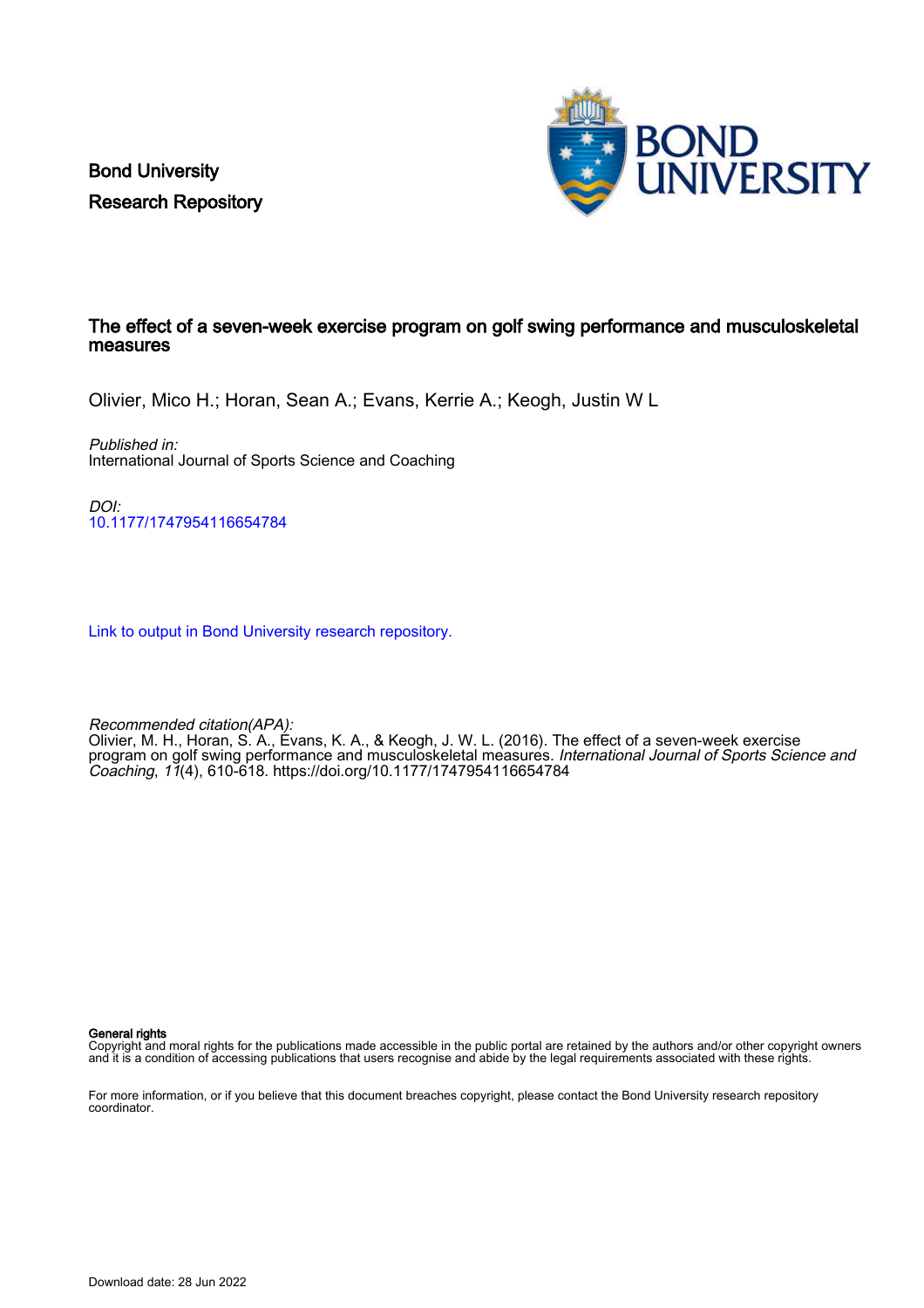# **THE EFFECT OF A SEVEN WEEK LONG, ONE SESSION PER WEEK EXERCISE PROGRAM ON GOLF SWING PERFORMANCE AND MUSCULOSKELETAL MEASURES**

"This manuscript contains material that is original and not previously published in text or on the Internet, nor is it being considered elsewhere until a decision is made as to its acceptability by the International Journal of Sports Science and Coaching"

Mico H Olivier Faculty of Health Science and Medicine Bond University University Drive Gold Coast 4016 Ph: +61 7 559 54469 Email: mico.olivier@student.bond.edu.au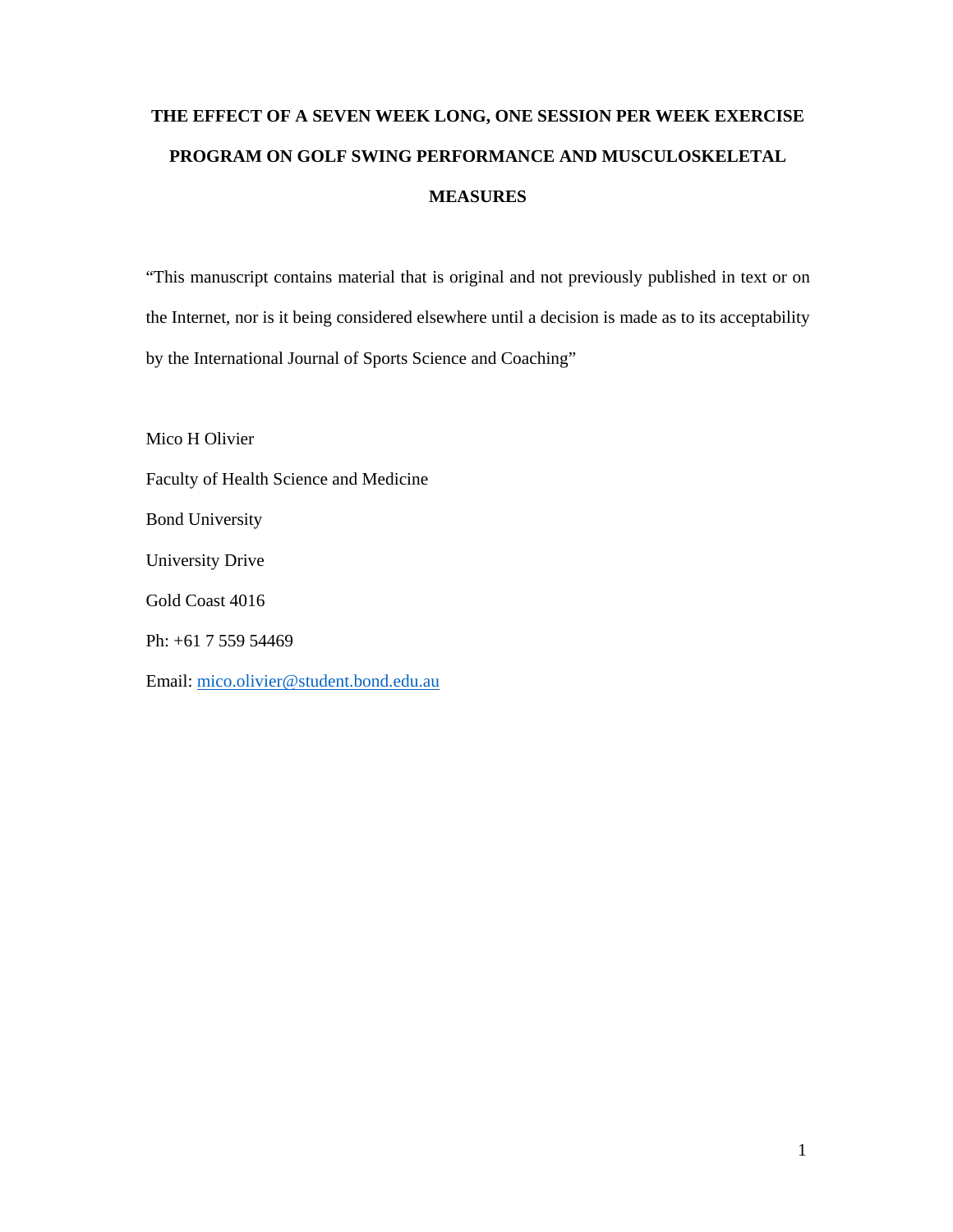**Title:** The effect of a seven week long, one session per week exercise program on golf swing performance and musculoskeletal measures

**Running head:** Golf swing exercise program

#### **Authors:**

Mico H. Olivier<sup>1</sup>, Sean A. Horan<sup>2</sup>, Kerrie A. Evans<sup>2</sup>, Justin W. L. Keogh<sup>1,3,4</sup>

1 Faculty of Health Science and Medicine

Bond University

Gold Coast, Queensland

Australia

2 School of Allied Health Sciences

Menzies Health Institute Queensland

Griffith University, Gold Coast

Queensland

Australia

3Sport Performance Research In New Zealand (SPRINZ)

AUT University,

Auckland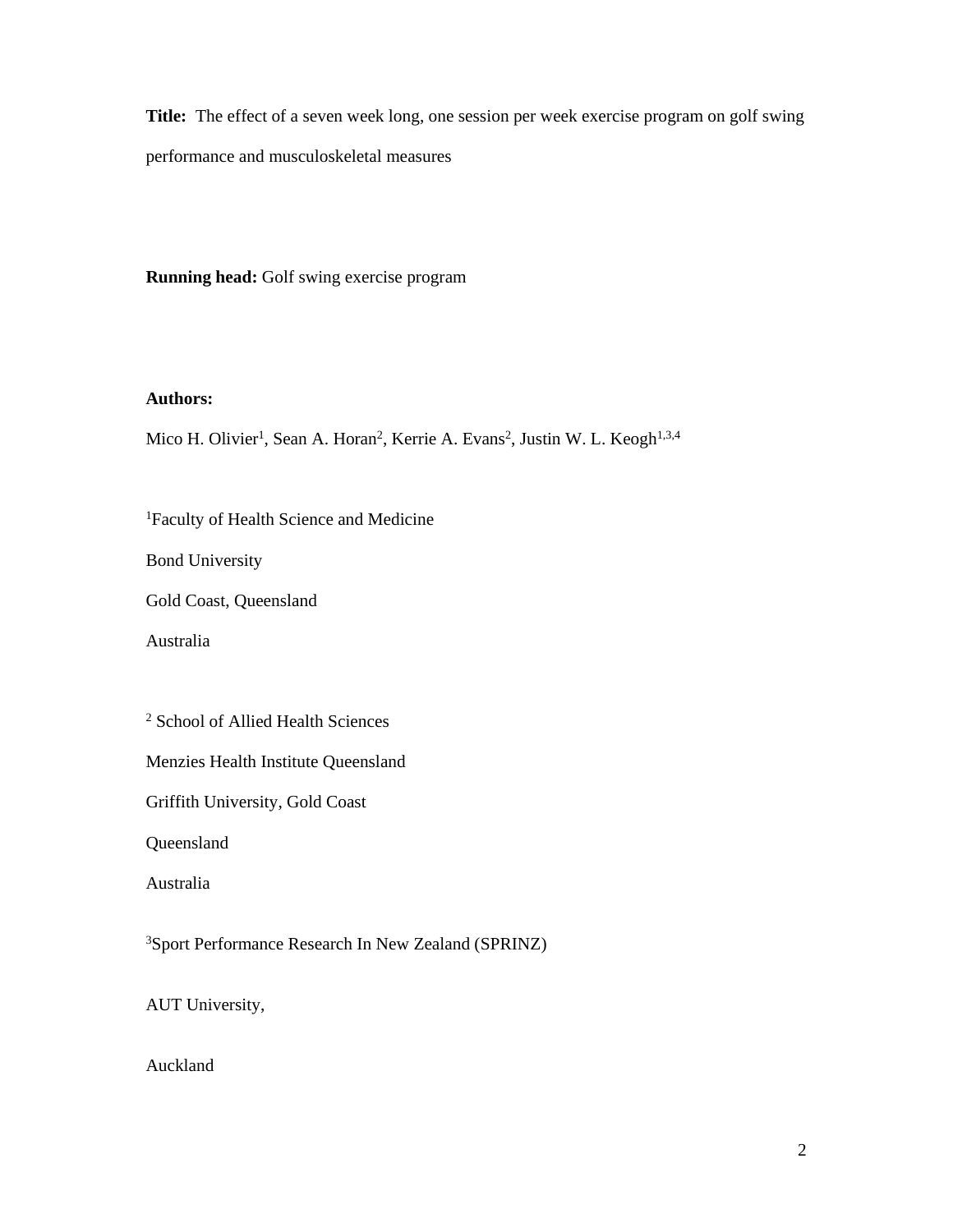# New Zealand

4 Cluster for Health Improvement, Faculty of Science, Health, Education and Engineering University of the Sunshine Coast Sippy Downs, Queensland Australia

# **Corresponding author:**

Mico H Olivier

Faculty of Health Sciences and Medicine

Bond University, University Drive

Gold Coast 4026

Ph +61 7 559 54469

Email: mico.olivier@student.bond.edu.au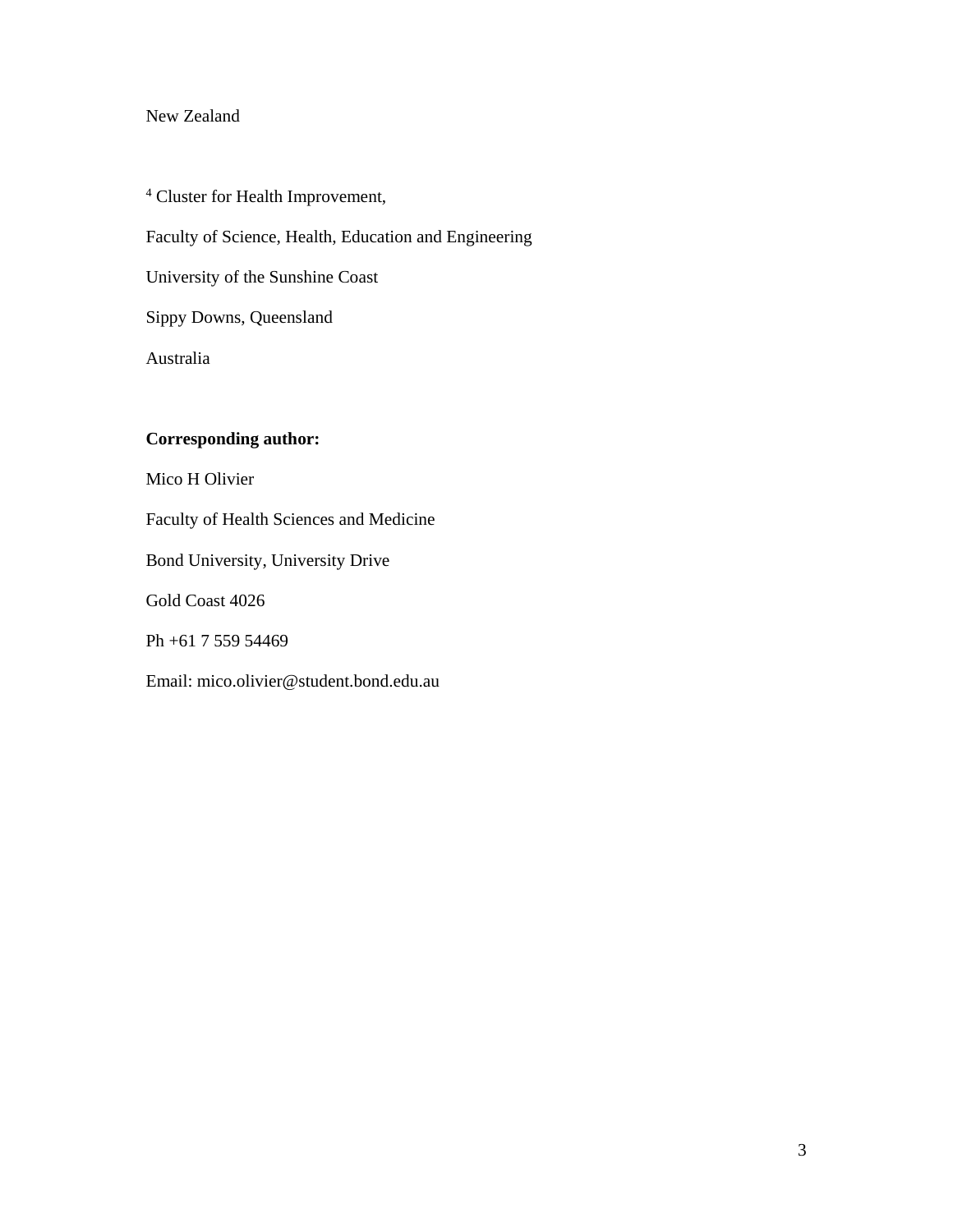#### **ABSTRACT**

As most golf exercise studies have involved two or three sessions per week, the present study investigated the effects of a supervised exercise session performed once a week for seven weeks on golf swing variables and musculoskeletal screening measures. Forty-three golfers from the Professional Golfers Association of Australia International Golf Institute (PGA-IGI) with a mean  $\pm$  SD handicap of 8.6  $\pm$  8.3 participated in the study. Each golfer performed 10 musculoskeletal tests and a standardised 60-shot golf performance test (TrackMan, Vedbaek, Denmark) on separate days before and after the seven-week program. Significant improvements in a number of musculoskeletal tests (i.e. left leg bridging, thoracic extension, right thoracic rotation, and right and left single leg squat) were observed ( $p < 0.05$ ), however, no significant differences were observed for any golf swing variables. Further research is required to determine whether alternative training protocols may improve golf performance.

**Keywords:** Clubhead speed, TrackMan, movement screening, muscular endurance, launch monitor.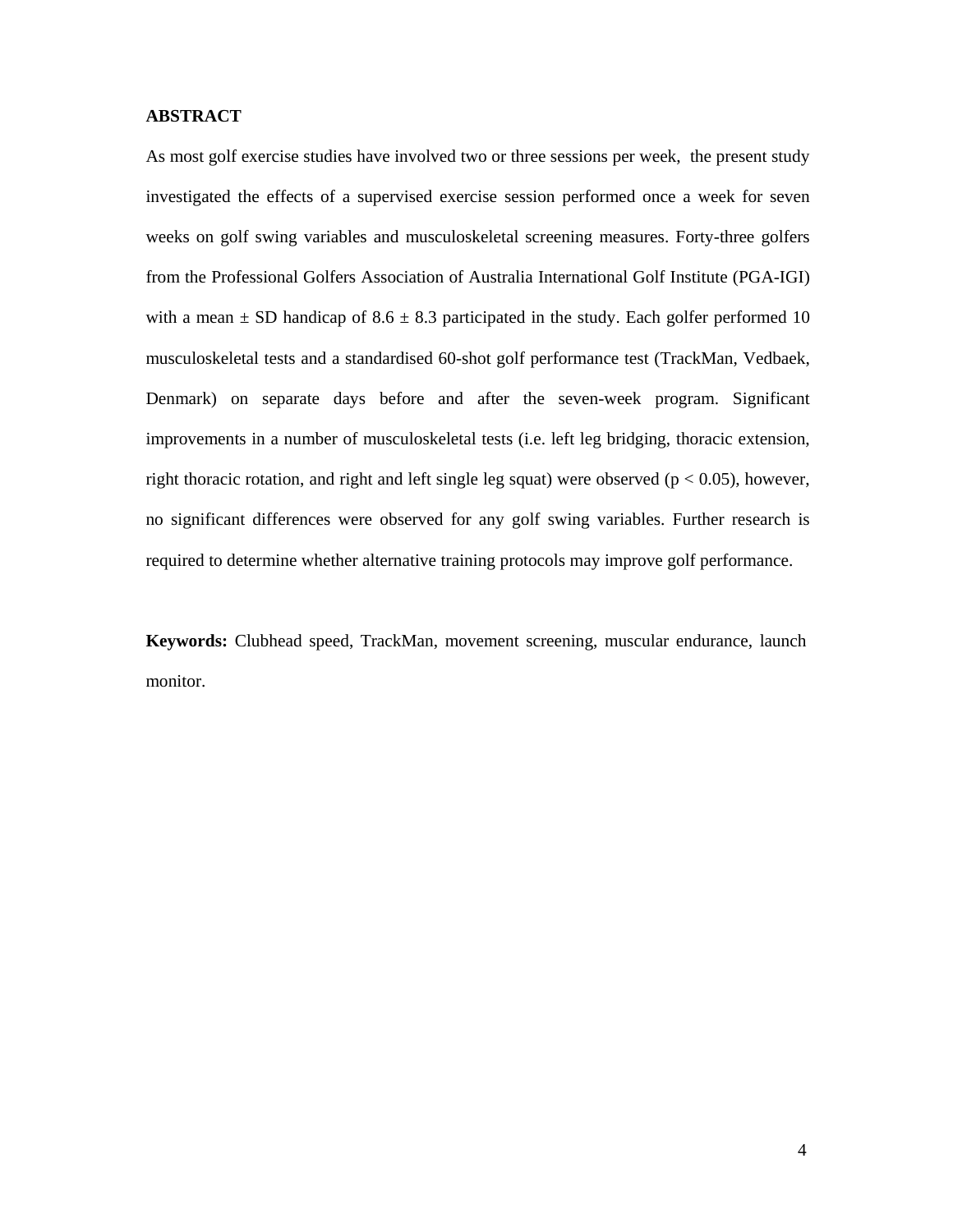#### **INTRODUCTION**

Golf has traditionally been viewed as a skill based sport that is not overtly physical and has a low risk for injury. However, this view is in contrast to elite golf practice with recent reviews finding high levels of lower body, trunk and upper body muscle activity during the golf swing [1], relatively high physiological stress during match play [2] and relatively high injury rates to areas such as the lower back, shoulder and wrist [3-5]. Most golf-related injuries are thought to result from the large number of practice hours golfers perform, the asymmetrical nature of the golf swing or biomechanical-related swing inefficiencies.

Several interventions studies have looked at the effects of exercise programs on physical characteristics and found significant improvements following the intervention programs in muscular strength, power, endurance and range of motion in golfers of various ages and skill levels [6-12]. The study by Doan et al. [6] assessed highly skilled golfers before and after 11 weeks of resistance training, assessing their golf performance, muscular strength and flexibility. They reported significant improvements in all strength, power and flexibility measurements, with relative strength gains and flexibility ranging from 7-24% and 7–16% respectively. Similarly, Lephart et al. [10] investigated the effects of an eight-week exercise program on less skilled and older athletes in comparison to the above mentioned study. Their results showed statistically significant increases in all ROM tests as well as for club head velocity, ball velocity, carry distance and total distance. The majority of previous intervention studies have ranged between 8-18 weeks and typically involved 2-3 exercise sessions per week. In contrast, the training programs of Larkin et al. [11] and Reyes [12] only went for three and seven weeks, respectively. Following on from this, a recent study by Lamberth et al. [13] utilised a 6-week combined resistance and functional training program with the aim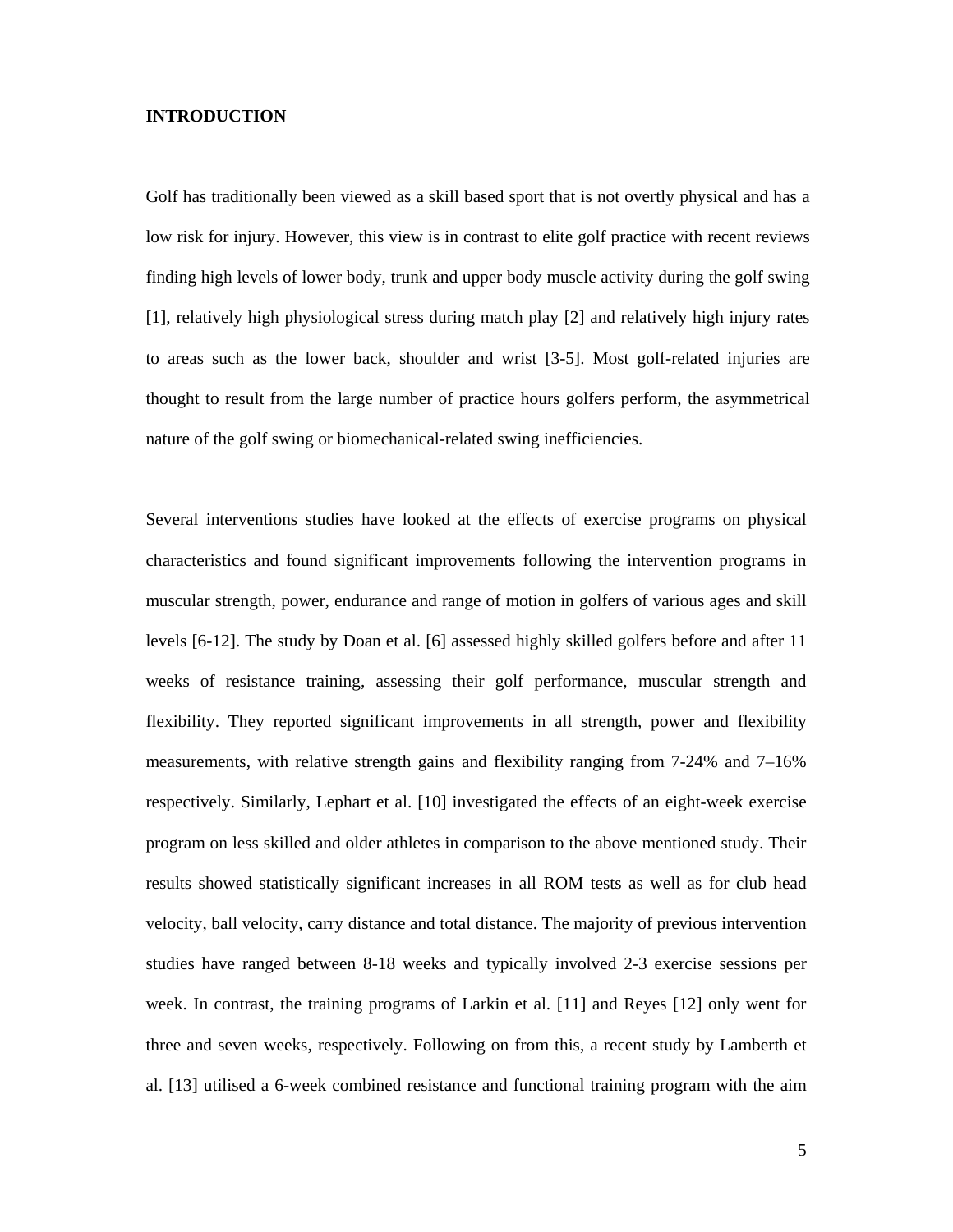of eliciting improvements in golf performance. Lamberth et al. [13] found significant improvements in one-repetition maximum bench press and leg press, but no significant change in club swing speed.

Despite growing evidence that exercise offers golfers significant performance benefits [6-10], the specific type and frequency of physical conditioning programs to achieve optimal outcomes is still unknown. Adhering to time-intensive exercise programs may be challenging for collegiate golfers who are studying full-time, working part-time and trying to maintain relatively high amounts of golf practice and match play. These demands may mean that it is difficult for these golfers to apportion enough time to be able to perform 2-3 supervised exercise sessions per week as has been performed in previous intervention studies [6-10, 14]. Additionally, with the collegiate golf programs requiring students to pass academic, playing and industry components away from the course, program instructors need to be mindful of student load when scheduling exercise sessions into the program. As very little research has examined the effects of a reduced physical conditioning training duration and/or frequency on collegiate golfers, such research appears warranted. Previous studies that have examined reduced training frequency [15-17] have demonstrated that relatively untrained older adults can significantly improve muscular strength, power and/or endurance with one exercise session per week. Furthermore, significant body composition and physical performance gains can be observed in as little as four weeks of training in professional rugby union players [18]. It would therefore appear feasible that even one resistance exercise session per week may induce significant improvements in muscular strength, power and endurance that may subsequently improve musculoskeletal screening test outcomes and/or golf performance in collegiate golfers with little to no physical conditioning experience.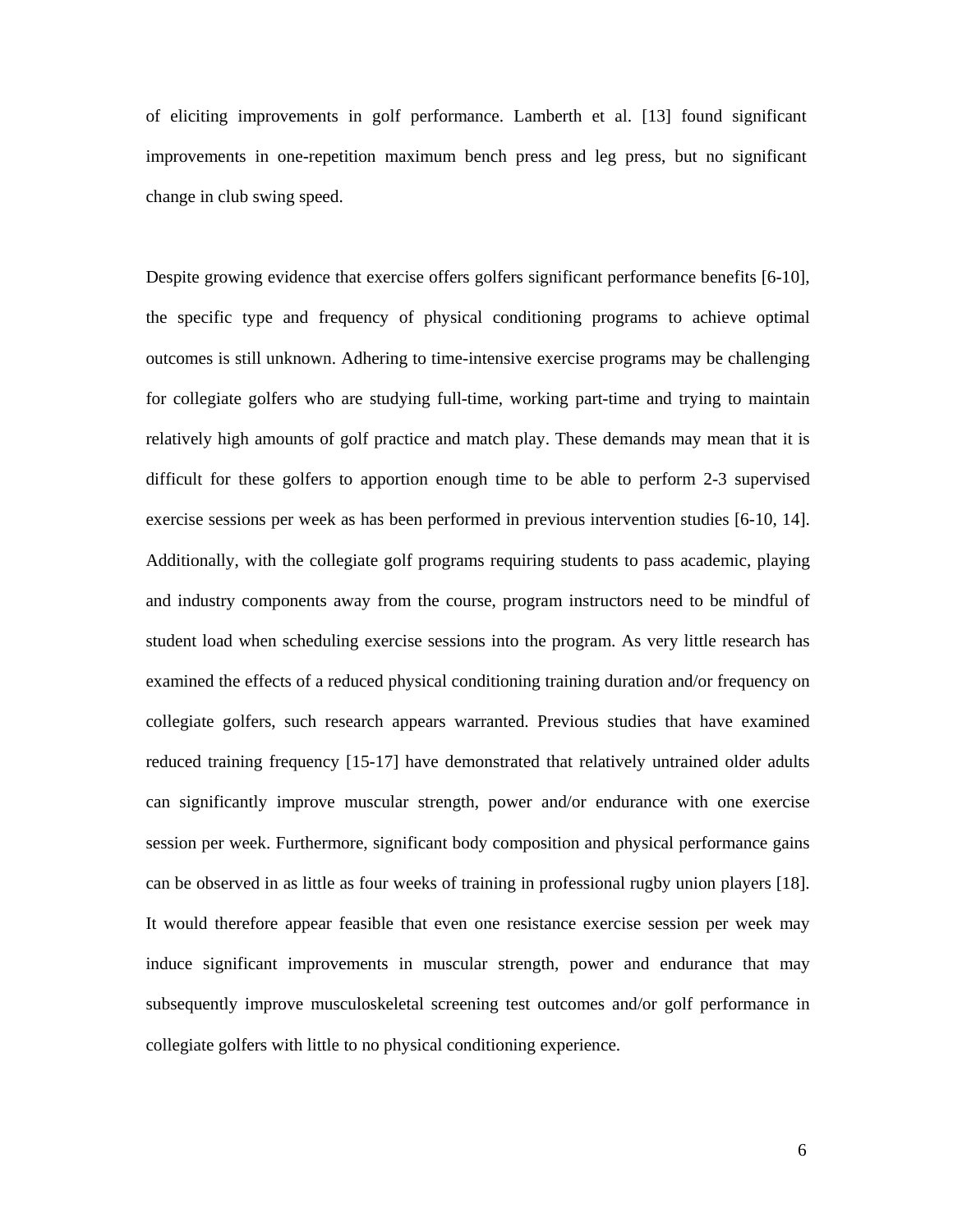Strength and conditioning coaches and physiotherapists frequently employ musculoskeletal screening assessments [19-24] to assess physical fitness deficiencies and movement dysfunctions thought to contribute to reduced performance or an increase injury risk in athletes. Screening protocols, such as the Functional Movement Screen (FMS) [19-22, 25, 26], Movement Competency Screen (MCS) [24] and the Conditioning Specific Movement Tasks (CSMT) [23] have gained substantial attention over recent years because of their proposed potential to identify dysfunctional movement patterns that may reduce performance and predispose athletes to greater risks of injury. From a performance perspective, Parsonage et al. [23] investigated elite adolescent rugby players and divided them into 3 groups based on four CSMT. Results showed that the two groups who performed better on movement competency tests, thought to be specific for rugby, were significantly faster over 10, 20 and 40m, jumped significantly higher, and covered significantly greater distances on the Yo-Yo intermittent recovery level 1 than the group who scored lower on these movement competency tests. Kiesel et al. [26] and Cowen et al. [27] have also observed significant improvements in FMS scores after an exercise program designed to improve the movement deficiencies identified by baseline assessments.

However, some limitations still exists with the common screening assessments. First, there is currently limited evidence as to the efficacy of these screening protocols in reducing the risk of injury. Secondly, these screening approaches appear quite generic and appear to be focused on athletes competing in running-based sports. On this basis, a more "golf specific" musculoskeletal test protocols referred to as the *Ten Test On Range* (The Golf Athlete, Brisbane, Australia) assessment protocol have been developed. This screening tool involves a series of tests designed to specifically test physical parameters thought to be important for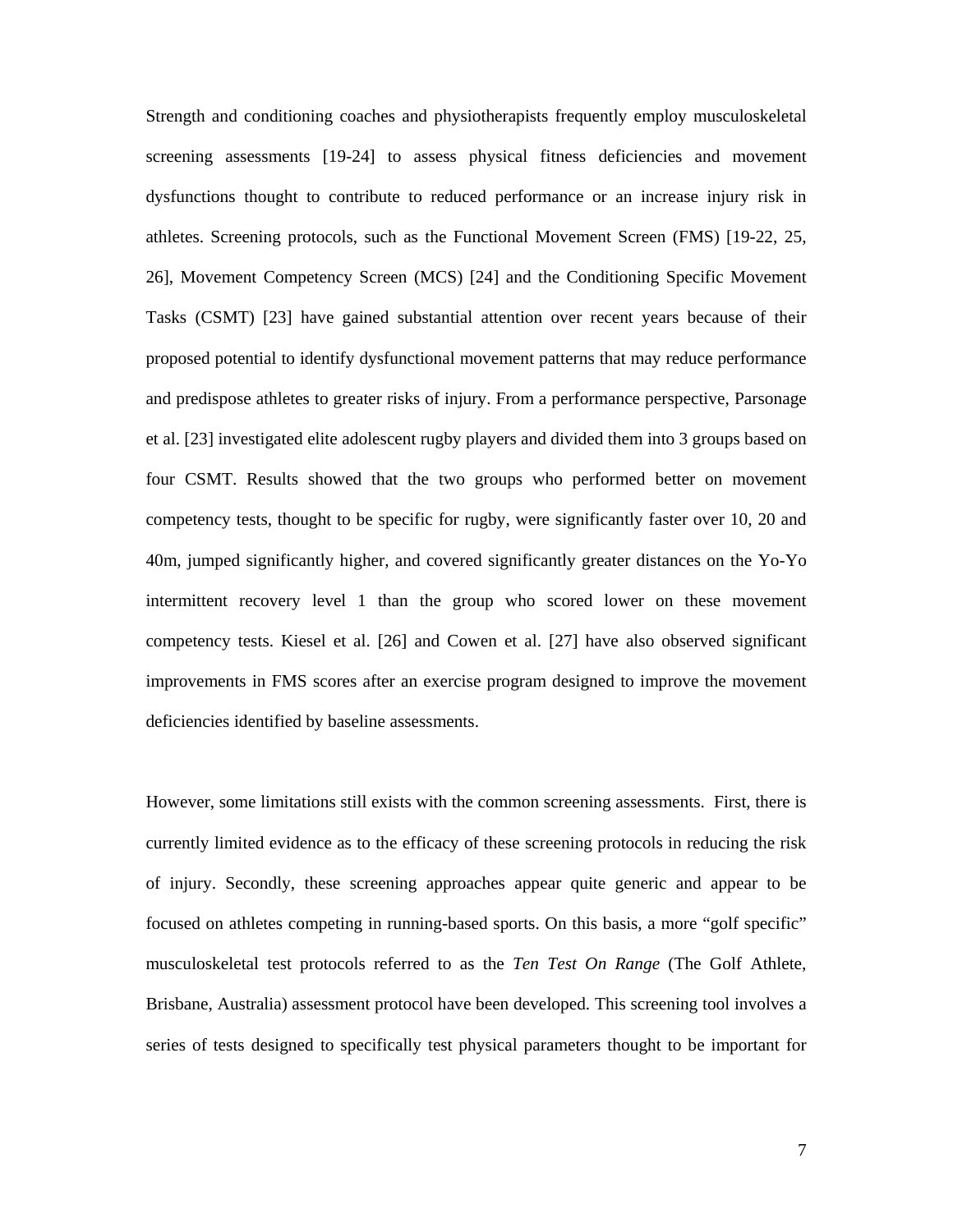golf and thus was adopted in this study [28]. While commonly used in by many Australian golf professionals and physiotherapists, there is limited research on this screening tool.

Therefore, the aim of the current study was to investigate the effects of a short duration (i.e. seven week) exercise program comprising one exercise session per week on musculoskeletal test scores and golf swing performance. It was hypothesised that the exercise program would result in improvements in both musculoskeletal screening scores and golf swing performance.

#### **METHODS**

#### PARTICIPANTS

Forty three golf students (7 females and 36 males, mean  $\pm$  SD age 24  $\pm$  8.9 years) volunteered to participate in the study (handicap,  $8.6 \pm 8.3$  strokes). All students were enrolled in a Diploma of Golf Management at the PGA-IGI (Professional Golf Association – International Golf Institute), which is a full-time, one year golf management course. All participants had a minimum of one years' golf experience, and little if any previous experience with a golfspecific exercise program. Written consent was obtained prior to data collection and approval to conduct the study was given by the relevant institutions' ethics committees.

#### OVERVIEW OF EXPERIMENTAL DESIGN

The current project was a single-group based intervention study involving a pre post design. Prior to the seven-week exercise intervention, participants completed assessments of musculoskeletal screening and golf performance across two testing sessions. At the first session, participants were asked to perform a series of 10 selected musculoskeletal screening tests [28], while at the second session participants performed a standardised, field based golf performance test which included 60 golf shots (Combine Test, TrackMan, ISG A/S,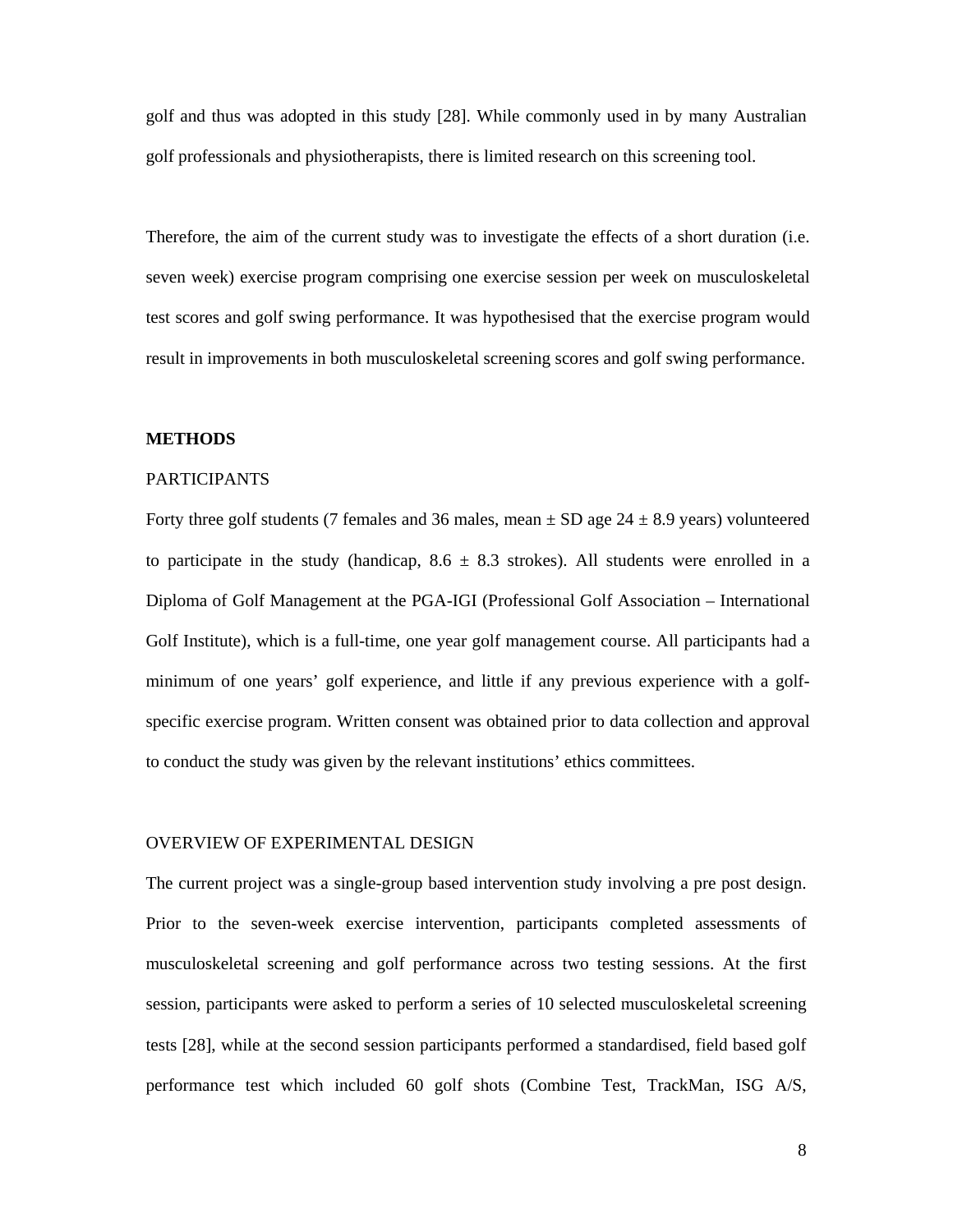Denmark). Following baseline testing, all participants undertook a once weekly, seven-week golf specific exercise program consisting of muscular strength and endurance exercises. Following completion of the exercise program, all participants repeated the same musculoskeletal screening and golf swing performance tests performed at baseline.

#### MUSCULOSKELETAL SCREENING ASSESSMENTS

The present study employed 10 musculoskeletal screening tests to examine flexibility, muscular endurance and movement competency of all participants. The testing sessions were conducted at a Country Club, with each of the musculoskeletal screening sessions lasting  $\sim$ one hour, whilst each Combine performance test taking  $\sim$ 45 minutes. An experienced Exercise Scientist, 2 experienced sports physiotherapists, 10 post-graduate physiotherapy students and a Master of Science student conducted the musculoskeletal testing sessions at the Country Club. The Combine test was performed on the golf range under the supervision of a Master of Science student with the assistance of a golf lecturer at the Country Club. Table 1 provides a description and rationale of the musculoskeletal screening tests utilised in this study.

#### *Insert Table 1 about here*

#### GOLF SWING PERFORMANCE AND VARIABLES

Golf swing performance was measured using a Doppler Radar system, namely the TrackMan (TrackMan IIIe, Vedbaek, Denmark). This device is valid and reliable [29] and is commonly used by Australian golf coaches and on the USPGA and European PGA tours [30]. Using this device enables participants to complete a field based golf performance test called the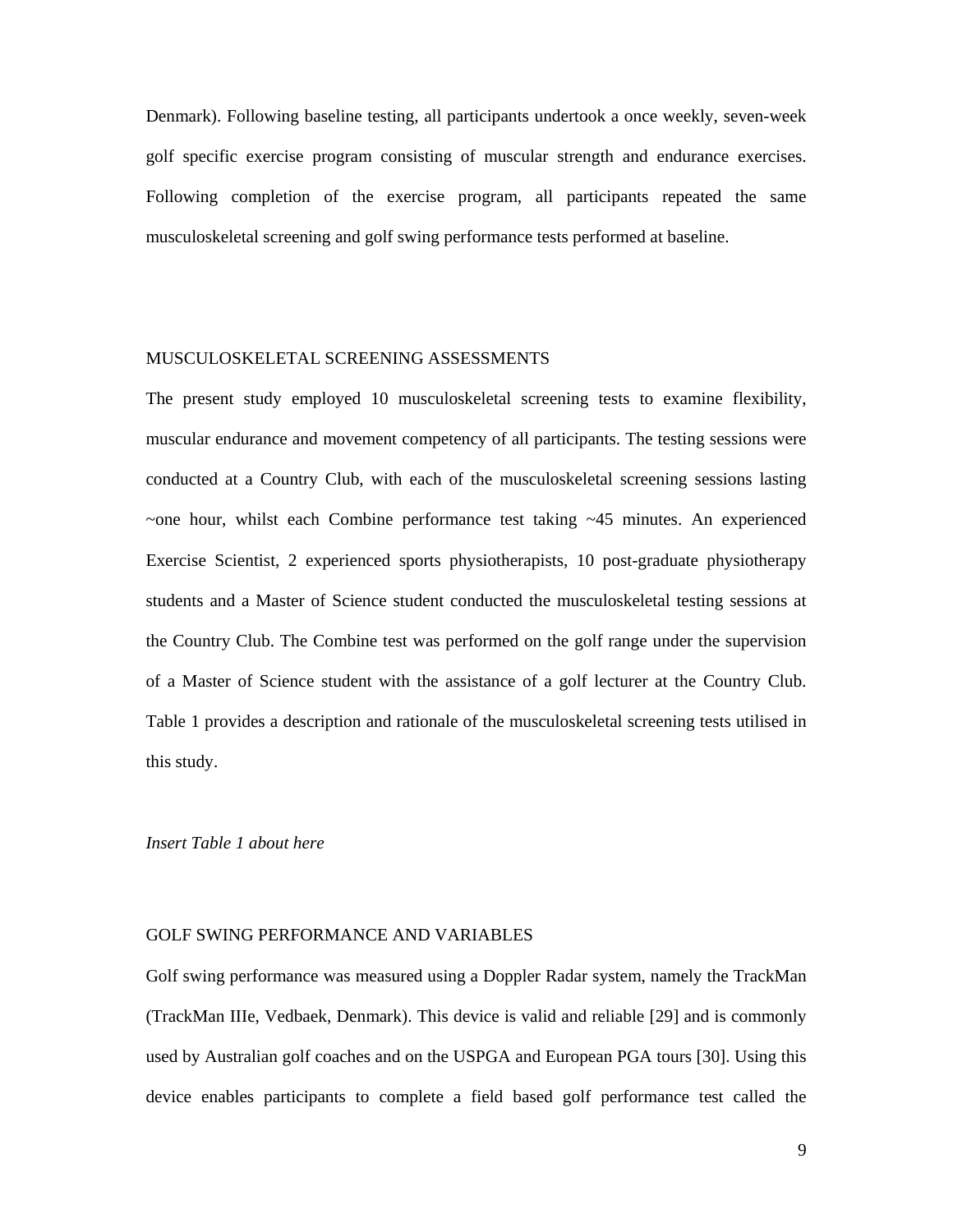'Combine Test' (TrackMan Performance Studio Version 3.0, TrackMan, Denmark), which involved 60 shots to 10 standardised targets. For each shot, the software provides a score from 0-100 based on distance from the target along the target line and lateral deviation from the target line. The lowest score for a shot equates to 0 and the highest 100. Distance markers were placed at 50, 100 and 150 metres, with the markers measured using a golf laser range finder (Bushnell Medalist, Overland Park, United States). The distance markers were placed in a line, providing each golfer with a target line to hit towards. All testing was performed on an outdoor driving range (150  $\times$  300 metres), with each participant hitting shots from an artificial grass mat. Environmental conditions were similar on all testing days, with temperatures between  $24 - 28$  degrees Celsius and light winds between  $10 - 20$  km/h. The golf balls used were range balls (Srixon, Sydney, Australia), which generally travel ~80% of the distance of a standard competition ball. The TrackMan device was set up approximately 1.5 – 2.0 m behind the ball and in line with the target line similar to the recommendations of Robertson et al. [31].

Following a warm-up and familiarisation period of 15-20 minutes which included shots with a selection of clubs (i.e. self-selected), participants undertook the Combine Test. The test requires the golfer to hit shots using their club of choice (except the maximum distance shot where a driver is used) to distances along a target line at 65, 75, 85, 95, 105, 125, 145 and 165 metres, as well as a shot for maximum distance with the driver club. At each distance the golfer hits three shots starting at the 65 metre distance, followed by three shots to each subsequent distance thereafter. At the completion of these 30 shots, the process is repeated a second time until a total of 60 shots is completed. In the current study, participants were instructed to hit the ball as straight and close as possible to the target distance, except for the driver where participants were instructed to hit the ball as far and straight as possible. In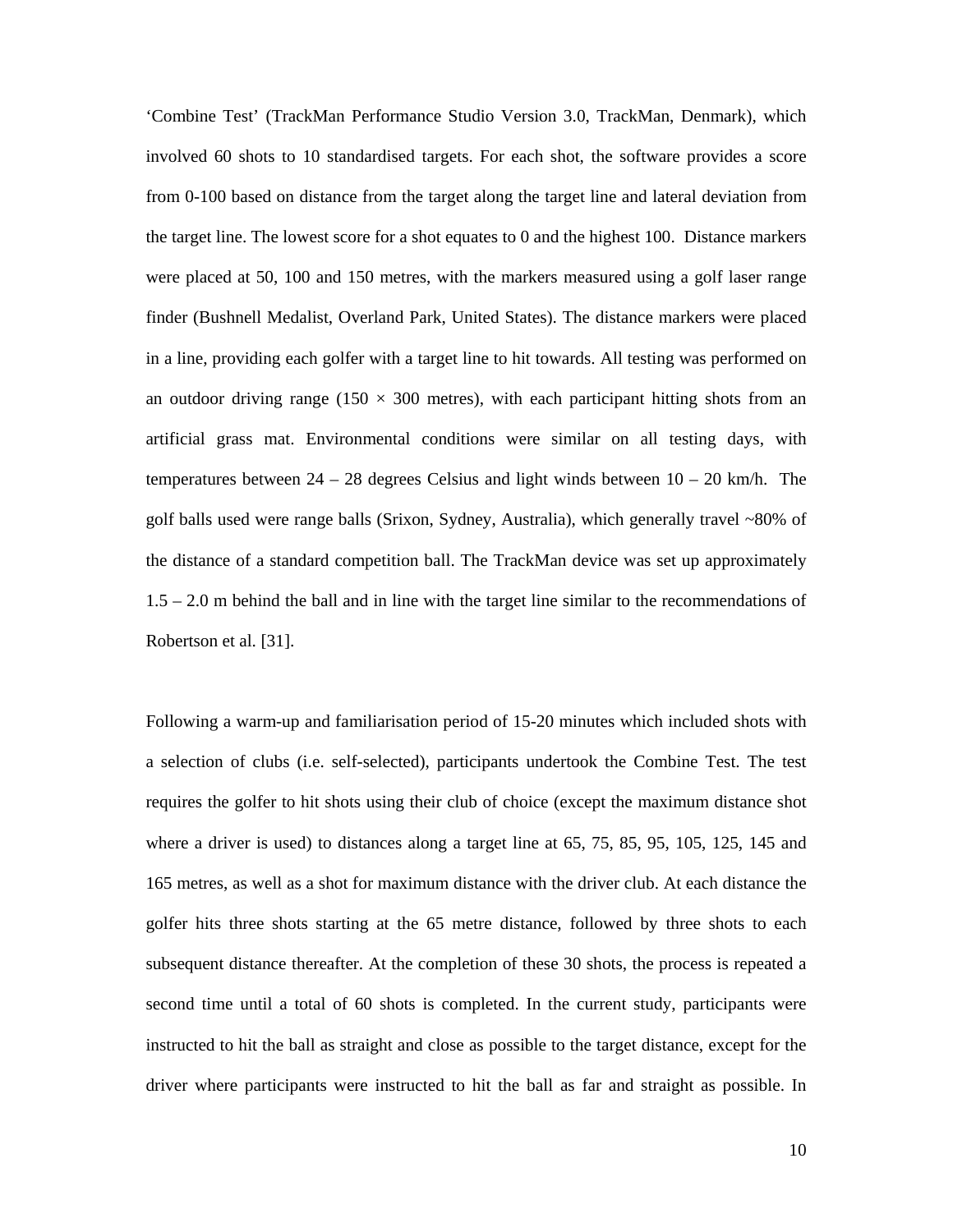addition to a score for each shot and an overall score out of 100, the TrackMan device allows for the measurement of other performance variables. In the current study, the measurements we were interested in were club head speed (CHS), ball speed, carry distance, total distance, carry side (lateral deviation distance) and smash factor (ball speed / clubhead speed). A description of the variables is given in Table 2.

#### *Insert Table 2 about here*

#### EXERCISE PROGRAM

All participants were asked to complete one supervised exercise class per week for a seven week period. The exercise program (see Table 3) was developed through consensus moderation between all researchers (all of which were trained exercise scientists or physiotherapists), with consideration given to the biomechanics and physical requirements of the golf swing, common injury sites of golfers, as well as the practicalities of the exercise facility and time available per class. The classes were held in a group exercise room and supervised by an experienced sports physiotherapist and a Master of Science student. The available equipment consisted of bikes, step-up boxes, a smaller barbell and weight plates up to 5kg. Each class ran for approximately 60 minutes which included a 5 minute warm-up and cool-down component. Consequently, the exercise program consisted of several traditional muscular endurance exercises as well as more golf specific movements involving rotational movements of the hips, torso and shoulders [1]. Exercises were adapted and progressed or alternatively regressed to suit the physical levels of each participant as determined using the baseline musculoskeletal screening assessment.

#### *Insert Table 3 about here*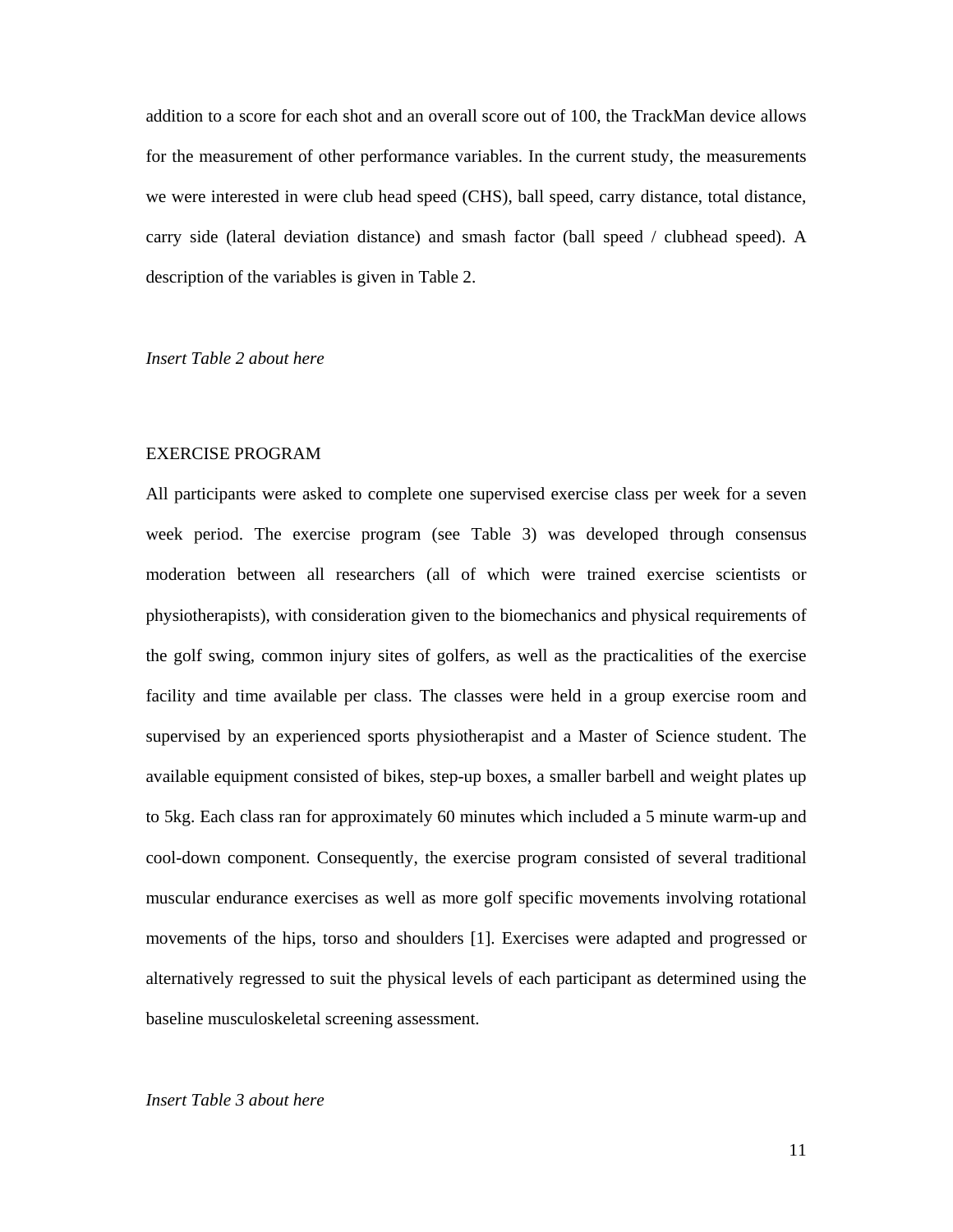#### STATISTICAL ANALYSIS

As assumptions of normality were met for all outcomes based on the Shapiro-Wilks test, means and standard deviations were used as measures of centrality and spread. A repeated measures ANOVA was performed to evaluate pre-post differences in all outcomes for the entire group. However, because of considerable variation in the number of exercise sessions attended by some participants, a secondary analysis was performed comparing the training response of those completing 6 or greater sessions  $(n = 11)$ , those who completed 4 sessions  $(n = 6)$  and those who completed 2 or less sessions  $(n = 8)$ . The three groups were referred to as the High, Medium and Low adherence groups, respectively. Given many of the outcomes for this sub-group analysis did not meet the assumptions of normality according to the Shapiro-Wilks tests, a Mann-Whitney U test was performed to compare the pre-post change scores between the sub-groups for all outcome measures. All statistical analyses were performed in SPSS Version 20, with significance set at  $p < 0.05$ .

#### **RESULTS**

Thirty six of the original 43 participants completed baseline and post testing and the data from these 36 participants are presented in Tables 4-5. Adherence data was also recorded for every exercise session, with a mean attendance rate of 55% (i.e. an average of 3.8 out of 7 sessions was attended by the whole group). As shown in Table 4, significant improvements in a number of musculoskeletal screening tests was observed for the entire group including: left leg bridging ( $p = 0.024$ ); combined elevation (thoracic extension) ( $p = 0.013$ ); right thoracic rotation ( $p < 0.001$ ); and right and left single leg squat performance ( $p = 0.012$  and  $p = 0.001$ ) respectively). In contrast, no significant changes in any of the golf performance measures were observed for the entire group (see Table 5).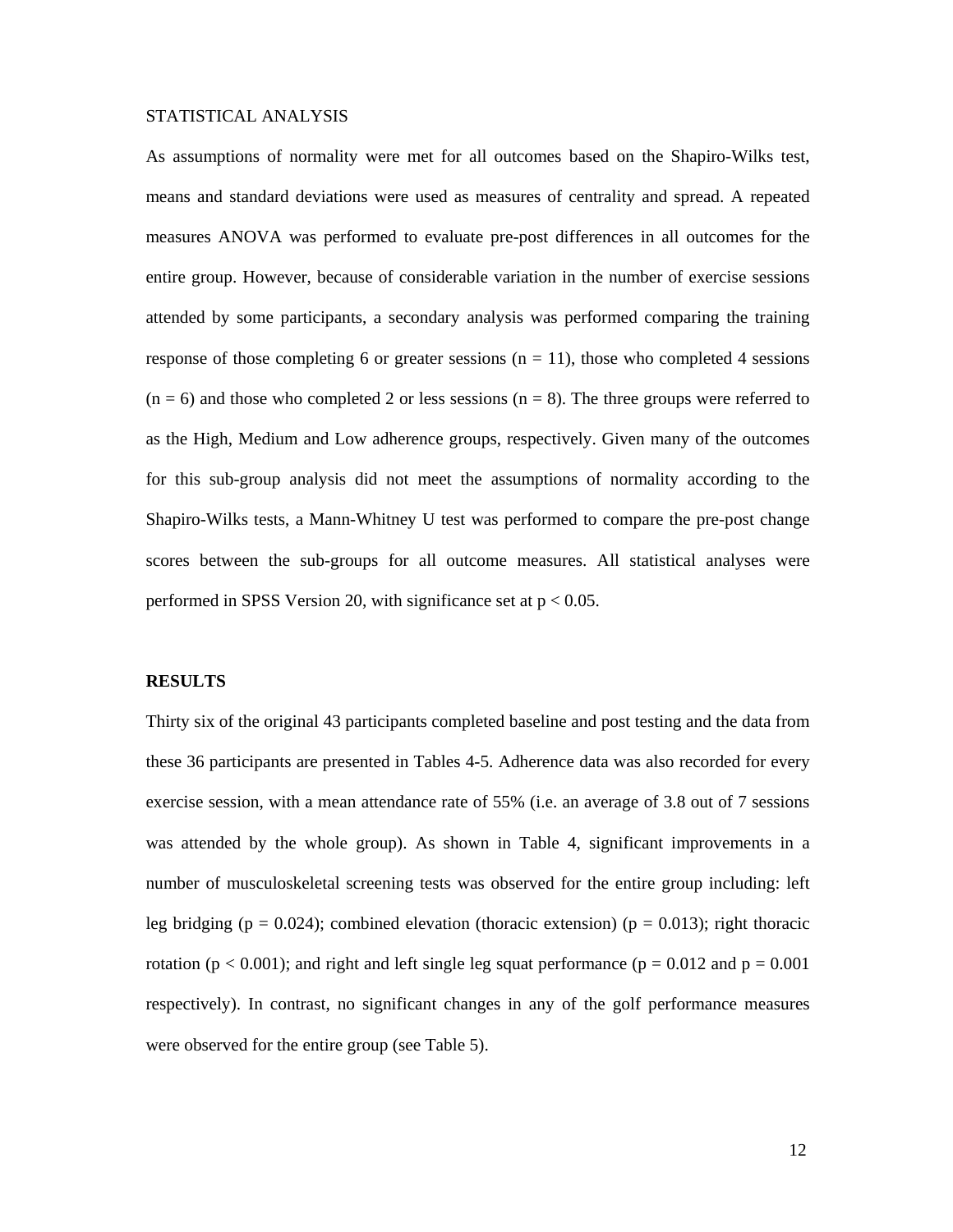#### *Insert Table 5 about here*

Results of the Mann-Whitney U test for the effect of attendance on outcome measures revealed a small number of significant between-group effects. These included an improved overhead squat and single right leg squat for the High versus the Moderate group ( $p = 0.008$ , and  $p=0.033$  respectively); an improved left side bridge holding time squat for the High versus Low group ( $p = 0.011$ ); and no significant changes for the Moderate versus the Low group ( $p > 0.05$ ). For golf swing performance measures (i.e. Combine Test overall scores, clubhead speed, ball speed, driving distance, smash factor and carry side) no significant between-group differences in change scores were observed between the three attendance groups.

#### **DISCUSSION**

The main findings of this study were that significant improvements were observed in several musculoskeletal screening tests including the left leg bridging lift, combined elevation test, right thoracic rotation, and right and left single leg squat performance. However, no significant improvements were observed for any of the golf swing performance variables. Additionally, Mann-Whitney U test results demonstrated no significant differences in the change scores between the three attendance groups for any of the golf swing performance measures, although more frequent training was associated with greater improvements in a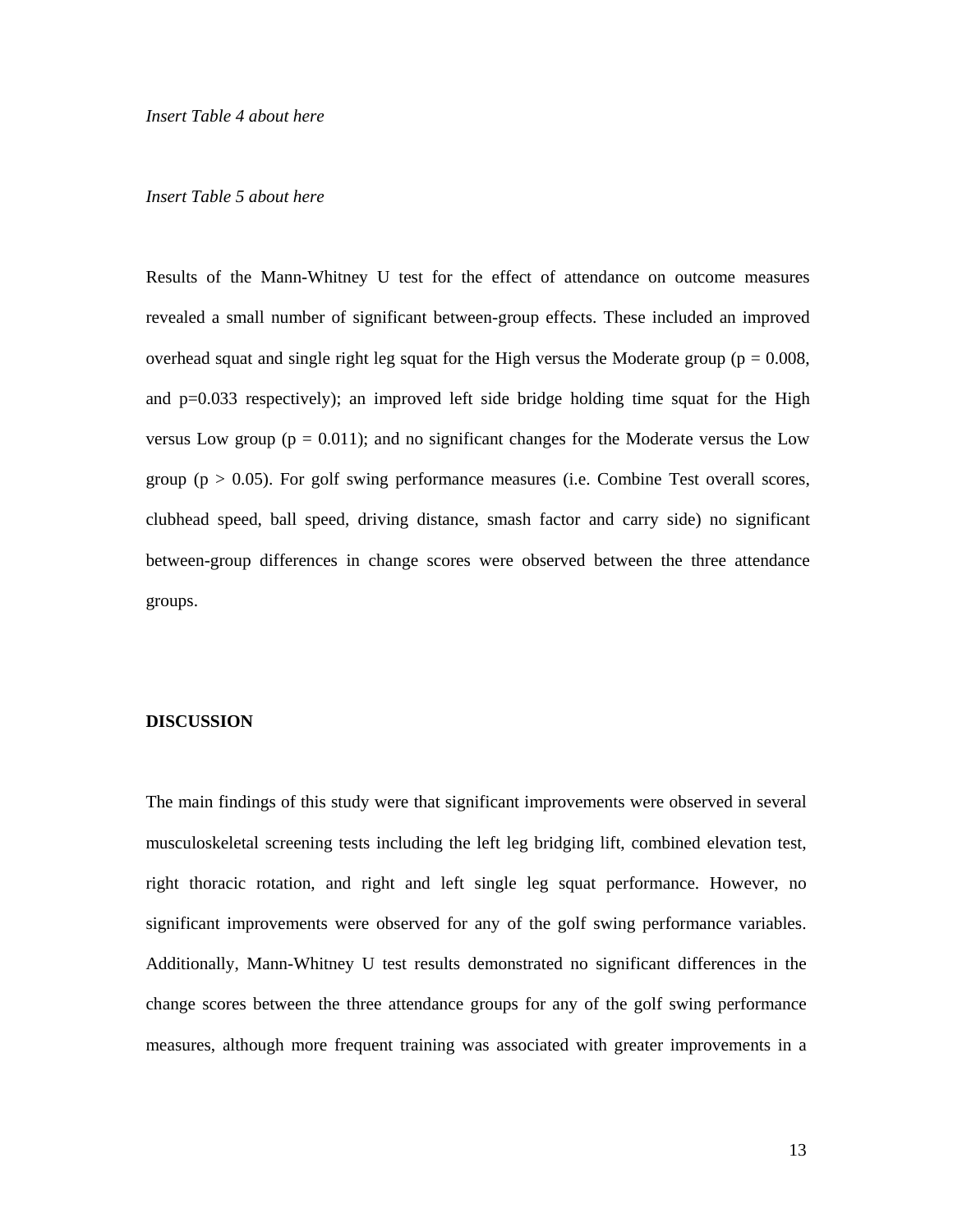number of the musculoskeletal screening tests including the left side bridge and overhead squat.

Improvements in a number of the musculoskeletal screening tests as a result of the exercise intervention provides partial support for our first hypothesis. Such findings are consistent with several previous investigations, all of which found significant improvements in strength and range of motion outcomes when golfers engaged in a regular exercise program [6, 8-10]. For example, Doan et al. [6] assessed one-repetition maximum (1-RM) strength for the bench press, shoulder press, lat pulldown, and squat exercises which are well-known global exercises typical of strength training, and reported significant improvements in all these tests following an 11-week exercise intervention. A different approach was used by Lephart et al. [10] assessing strength of the torso, shoulders and hip muscle using a Biodex System III Multi-Joint testing and Rehabilitation System. Following the eight-week exercise intervention, Lephart et al. [10] reported significant improvements in torso rotational and hip abduction strength as well as all range of motion variables.

A unique feature of the current study was the one exercise session performed each week. Previous studies that have examined the effect of a single exercise session per week on previously untrained older adults found significant improvements in a range of physical qualities including muscular endurance and functional performance [15-17]. Similarly, we found improvements in several range of motion and movement competency tests (single leg bridging, thoracic rotation, thoracic extension and single leg squat performance) in younger, untrained collegiate golfers. Despite improvements in physical competency, this current study along with Lamberth and colleagues [13] observed no translation into improved golf performance, which is in contrast to the observed increases in both physical qualities (leg strength, core strength, range of motion) and CHS reported in previous studies [6-10, 14].

14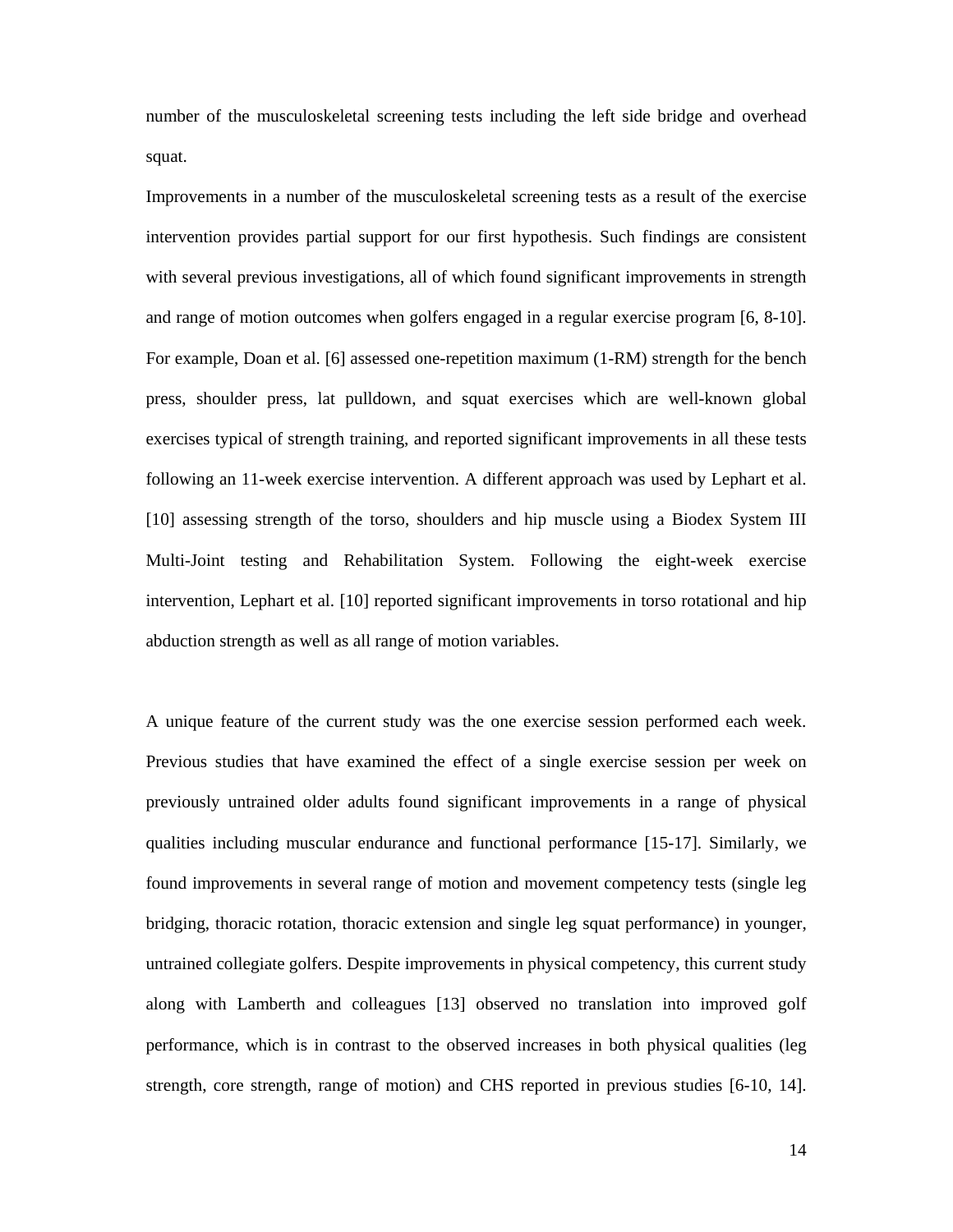The most plausible explanation for the discrepancy, is that most previous golf specific exercise programs have utilised  $2 - 3$  sessions per week over  $8 - 18$  weeks, whereas our study consisted of only 1 session per week for seven weeks. Limited improvement in golf performance may reflect a minimum dosage effect, whereby a greater training duration might be required if the frequency is only once per week. This view is partially supported by the results of the sub-analysis comparing the High, Medium and Low attendance groups, whereby greater improvements were observed for multiple musculoskeletal screening tests for those who attended more exercise sessions.

There were several limitations that warrant acknowledgement in this study. Firstly, no control group was used during the study. Second, exercise program adherence rates were lower than previous studies, with a mean adherence rate of 55% for the whole group over the sevenweek period. This is likely to have decreased the overall effectiveness of the intervention. Lastly, while individualised training programs were considered, they were deemed not to be feasible due to limitations in access to the training facility and the prohibitive cost of providing individual supervised sessions. Consequently, we utilised groups sessions that contained individually focussed exercises, which may have diluted the overall effectiveness of the program.

#### **CONCLUSION**

Our results indicate that although exercising once a week for seven weeks leads to no significant improvement in golf performance as assessed by the Combine test, it did result in significant improvements in several musculoskeletal screening tests. In relation to the wider golfing strength and conditioning literature, our results suggest that in relatively untrained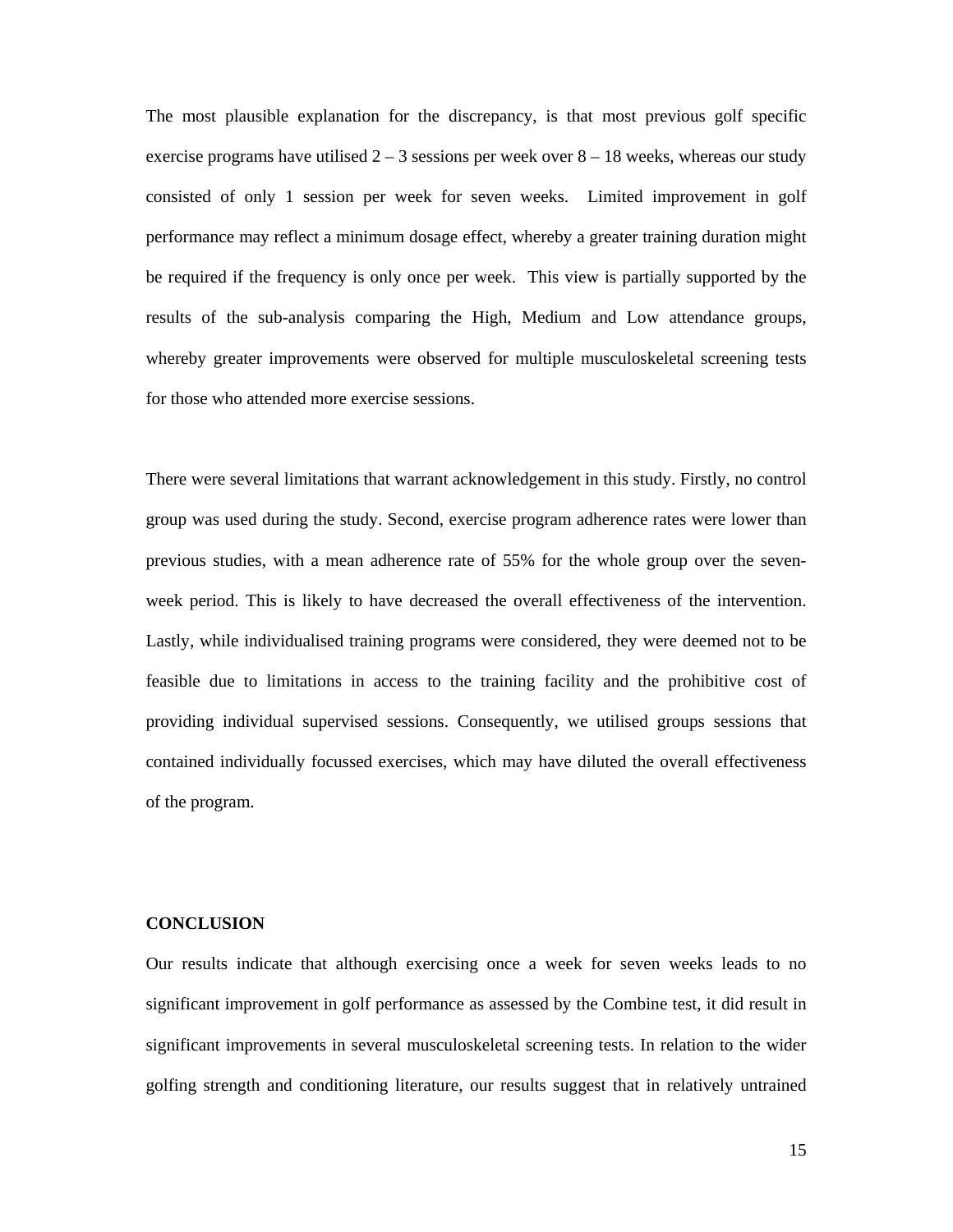golf populations some improvements in physical characteristics may occur with short duration, once a week training, but a longer duration or frequency of exercise is needed to improve golf swing performance. Future research should directly compare variations in exercise duration or frequency using randomised controlled trial designs to better elucidate the effect of manipulating exercise prescription variables on musculoskeletal screening and golf performance outcomes.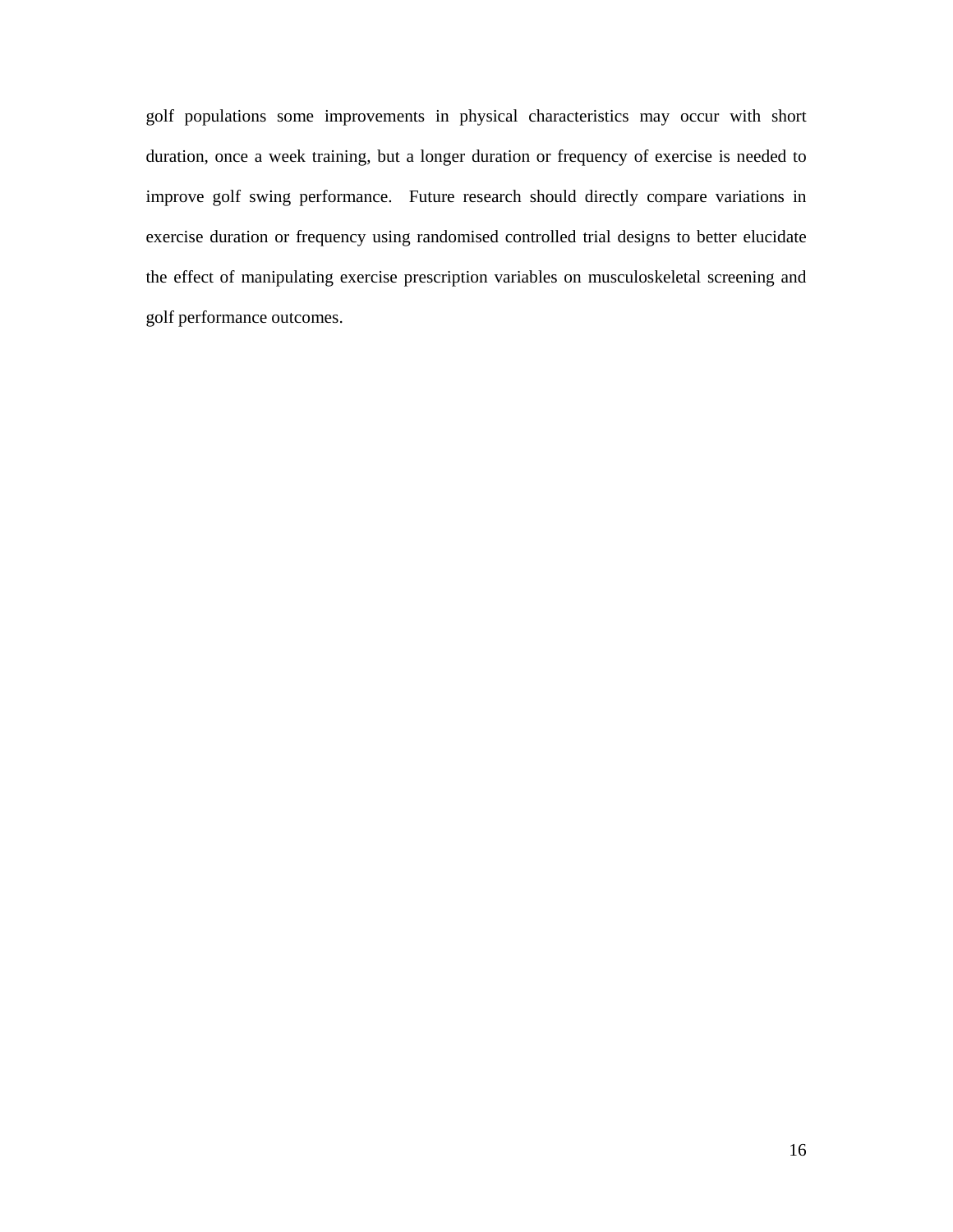#### **REFERENCES**

- 1. McHardy, A., & Pollard, H., Muscle activity during the golf swing. British Journal of Sports Medicine, 2005, 39(11), 799-804.
- 2. Farrally, M.R., Cochran, A. J., Crews, D. J., Hurdzan, M. J., Price, R. J., Snow, J. T., & Thomas, P. R., Golf science research at the beginning of the twenty-first century. Journal of Sports Sciences, 2003, 21(9), 753.
- 3. Batt, M.E., A survey of golf injuries in amateur golfers. British Journal of Sports Medicine, 1992, 26(1), 63-65.
- 4. Gosheger, G., Liem, D., Ludwig, K., Greshake, O., & Winkelmann, W., Injuries and overuse syndromes in golf. American Journal of Sports Medicine, 2003, 31(3), 438- 443.
- 5. McHardy, A., Pollard, H., & Luo, K., Golf injuries: a review of the literature. Sports Medicine, 2006, 36(2), 171-187.
- 6. Doan, B.K., Newton, R. U., Kwon, Y-H., & Kraemer, W. J., Effects of physical conditioning on intercollegiate golfer performance. Journal of Strength and Conditioning Research, 2006, 20(1), 62-72.
- 7. Fletcher, I.M., & Hartwell, M., Effect of an 8-week combined weights and plyometrics training program on golf drive performance. Journal of Strength and Conditioning Research, 2004, 18(1), 59-62.
- 8. Thompson, C.J., & Osness, W. H., Effects of an 8-week multimodal exercise program on strength, flexibility, and golf performance in 55- to 79-year-old men. Journal of Aging & Physical Activity, 2004, 12(2), 144-156.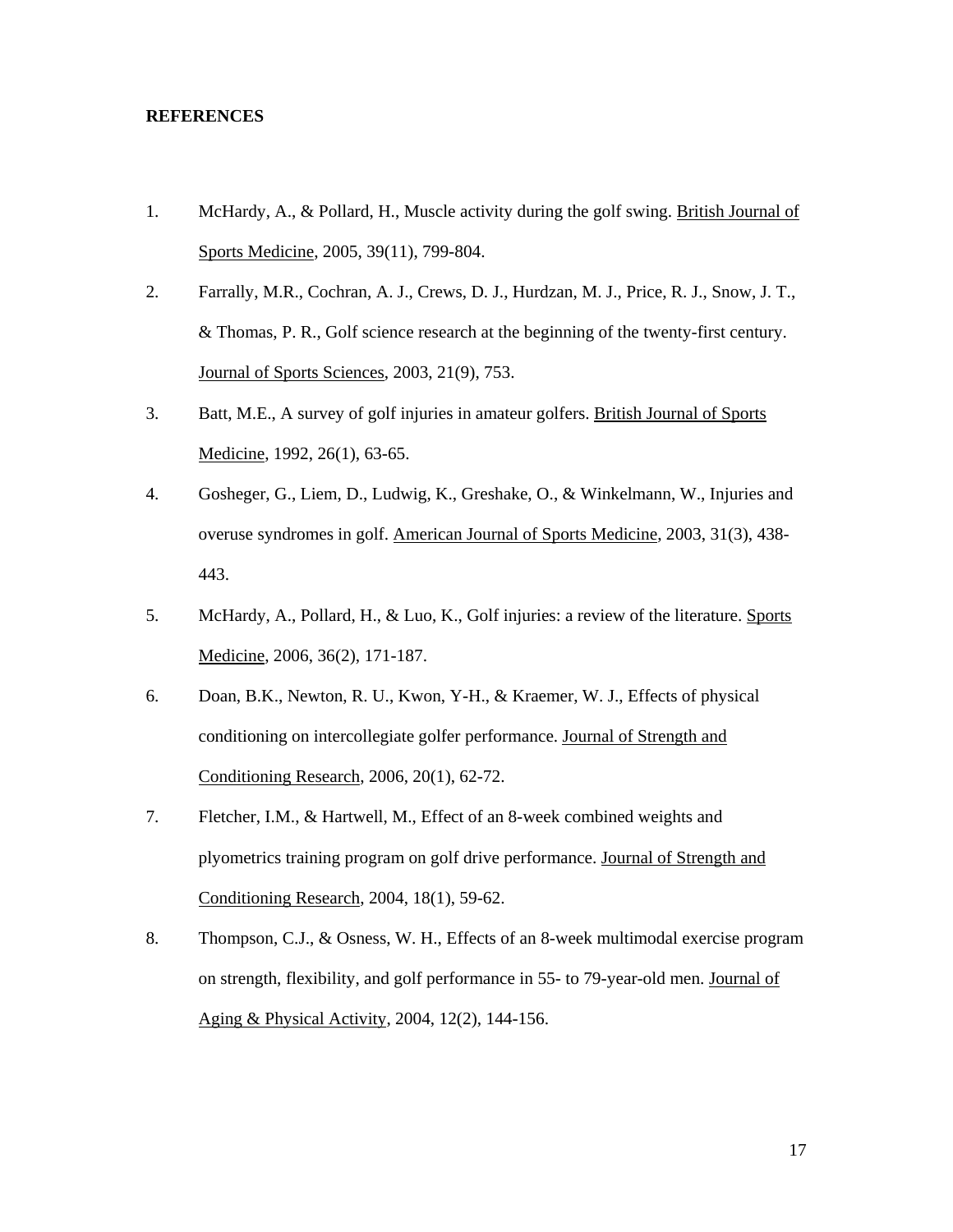- 9. Thompson, C.J., Cobb, K. M., & Blackwell, J.,. Functional training improves club head speed and functional fitness in older golfers. Journal of Strength & Conditioning Research (Allen Press Publishing Services Inc), 2007, 21(1), 131-137.
- 10. Lephart, S.M., Smoliga, J. M., Myers, J. B., Sell, T. C. & Yung-Shen, T., An eightweek golf-specific exercise program improves physical characteristics, swing mechanics, and golf performance in recreational golfers. Journal of Strength and Conditioning Research, 2007, 21(3), 860-869.
- 11. Larkin, A.F.Larkin, W.F.Larkin II, W.F. and Larkin, S.L., Annual torso specific conditioning program for golfers, in: Cochran, A.J., ed. Science and golf: Proceedings of the First World Scientific Congress of Golf. E. & F.N. Spon, London, 1990, 61-63.
- 12. Reyes, M.G., Maximal static contraction strengthening exercises and driving distance, in: Thain, E., ed. Science and Golf IV: Proceedings of the 2002 World Scientific Congress of Golf. E & FN Spon, London, 2002, 45-53.
- 13. Lamberth, J., Hale, B., Knight, A., Boyd, J., & Luczak, T., Effectiveness of a Six-Week Strength and Functional Training Program on Golf Performance International Journal of Golf Science, 2013, 2(1), 33-42.
- 14. Fradkin, A.J., Sherman, C. A., & Finch, C. F., How well does club head speed correlate with golf handicaps? Journal of Science and Medicine in Sport, 2004, 7(4), 465-472.
- 15. DiFrancisco-Donoghue, J., Werner, W., & Douris, P. C., Comparison of once-weekly and twice-weekly strength training in older adults. British Journal of Sports Medicine, 2007, 41(19-22.
- 16. Taaffe, D.R., Duret, C., Wheeler, S., Marcus, R., Once-weekly resistance exercise improves muscle strength and neuromuscular performance in older adults. Journal of the American Geriatrics Society, 1999, 47(10), 1208 - 1214.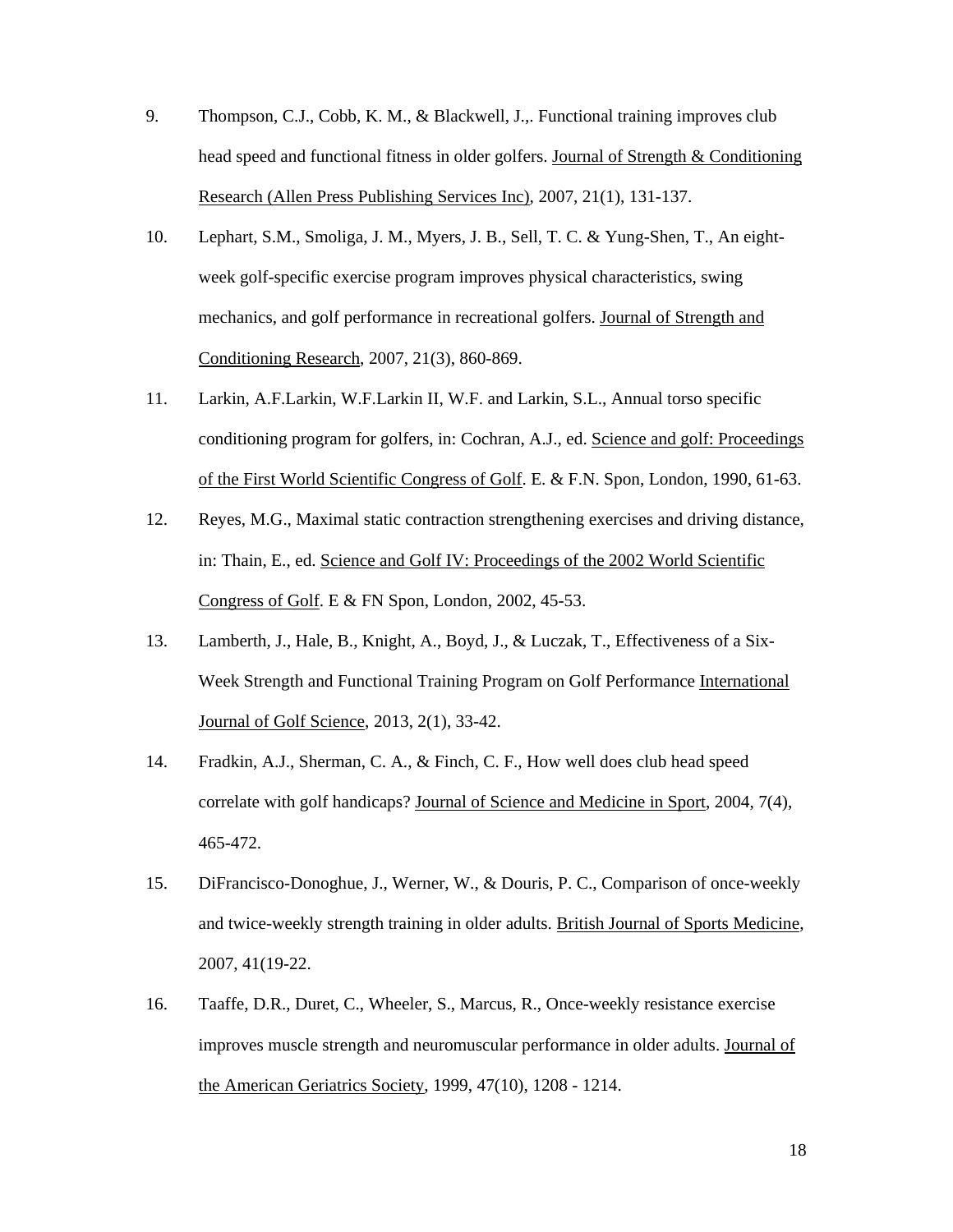- 17. Keogh, J.W.L.Kilding, A.Pidgeon, P.Ashley, L. and Gillis, D., Effects of different weekly frequencies of dance on older adults' functional performance and physical activity patterns. European Journal of Sports and Exercise Science, 2012, 1(1), 14-23.
- 18. Argus, C.K.Gill, N.D.Keogh, J.W.Hopkins, W.G. and Beaven, C.M., Effects of a short-term pre-season training programme on the body composition and anaerobic performance of professional rugby union players Journal of Sports Sciences, 2010, 28(6), 679-686.
- 19. Cook, G., Burton, L., & Hoogenboom, B., Pre-participation screenings: The use of fundamental movements as an assessment of function - part 1. North American Journal of Sports Physical Therapy, 2006, 1(2), 62-72.
- 20. Frost, D.M., Beach, T. A. C., Callaghan, J. P., & McGill, S. M., Using the functional movement screen to evaluate the effectiveness of training. Journal of Strength and Conditioning Research, 2012, 26(6), 1620-1630.
- 21. Gribble, P.A., Brigle, J., Pietrosimone, B. G., Pfile, K. R., & Webster, K. A., Intrarater reliability of the functional movement screen. Journal of Strength and Conditioning Research, 2013, 27(4), 978-981.
- 22. Minick, K.I., Kiesel, K. B., Burton, L., Taylor, A., Plisky, P., & Butler, R. J., Interrater reliability of the functional movement screen. Journal of Strength and Conditioning Research, 2010, 24(2), 479-486.
- 23. Parsonage, J.R., Williams, R. S., Rainer, P., McKeown, I., & Williams, M. D., Assessment of conditioning-specific movement tasks and physical fitness measures in talent identified under 16-year-old rugby union players. Journal of Strength  $\&$ Conditioning Research, 2014, 28(6), 1497-1506.
- 24. Kritz, M. and Cronin, J., Static posture assessment screen of athletes: benefits and considerations. Strength and Conditioning Journal, 2008, 30(5), 18-27.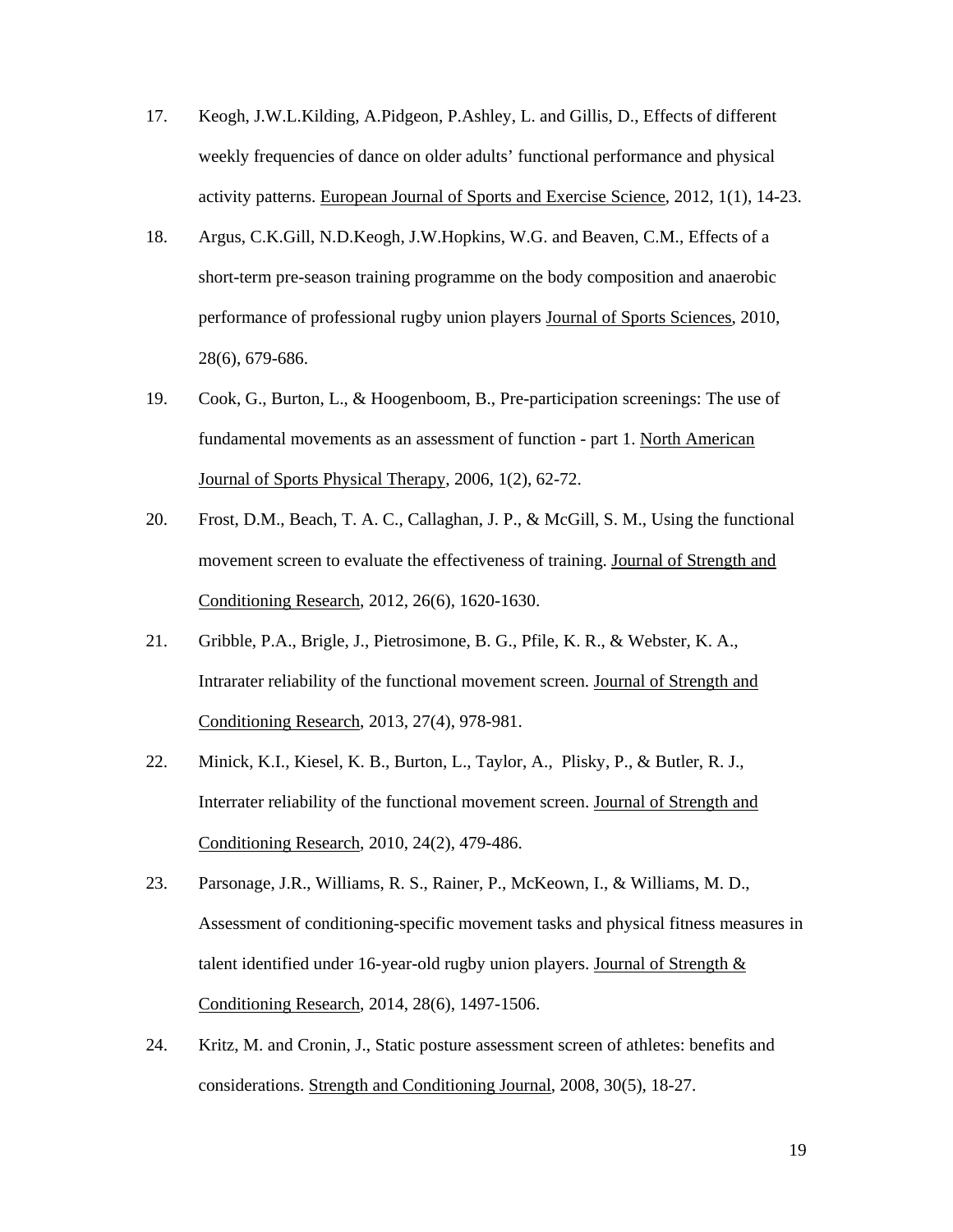- 25. Kiesel, K., Plisky, P., & Voight, M. L., Can serious injury in professional football be predicted by a preseason functional movement screen? North American Journal of Sports Physical Therapy, 2007, 2(3), 147-158.
- 26. Kiesel, K., Plisky, P., & Butler, R., Functional movement test scores improve following a standardized off-season intervention program in professional football players. Scandinavian Journal of Medicine & Science in Sports, 2011, 21(2), 287-292.
- 27. Cowen, V.S., Functional fitness improvements after a worksite-based yoga initiative. Journal of Bodywork & Movement Therapies, 2010, 14(50-54.
- 28. Corso, B., McTigue, B., Green, M., Ajzenmann, S., Dalgleish, M., & Neal, R., The golf athlete - ten test-on range golf screening protocol, 2011.
- 29. Sweeney, M.Alderson, J.Mills, P. and Elliott, B., Golf drive launch angles and velocity: 3D analysis versus a commercial launch monitor, in: Harrison, A., Anderson, R., Kenny, I., eds*.,* Proceedings of the 27th International Conference on Biomechanics in Sports. International Society of Biomechanics in Sports, Limerick, Ireland, 2009, 79-82.
- 30. Robertson, S.J., Burnett, A. F., & Newton, R. U., Development and validation of the Approach-Iron Skill Test for use in golf. European Journal of Sport Science, 2013, 13(6), 615-621.
- 31. Robertson, S.J., Burnett, A. F., Newton, R. U., & Knight, P. W., Development of the nine-ball skills test to discriminate elite and high-level amateur golfers. Journal of Sports Sciences, 2012, 30(5), 431-437.
- 32. McGill, S., M., Childs, A., & Liebenson, C., Endurance times for low back stabilization exercises: Clinical targets for testing and training from a normal database. Archives of Physical Medicine and Rehabilitation, 1999, 80(941-944.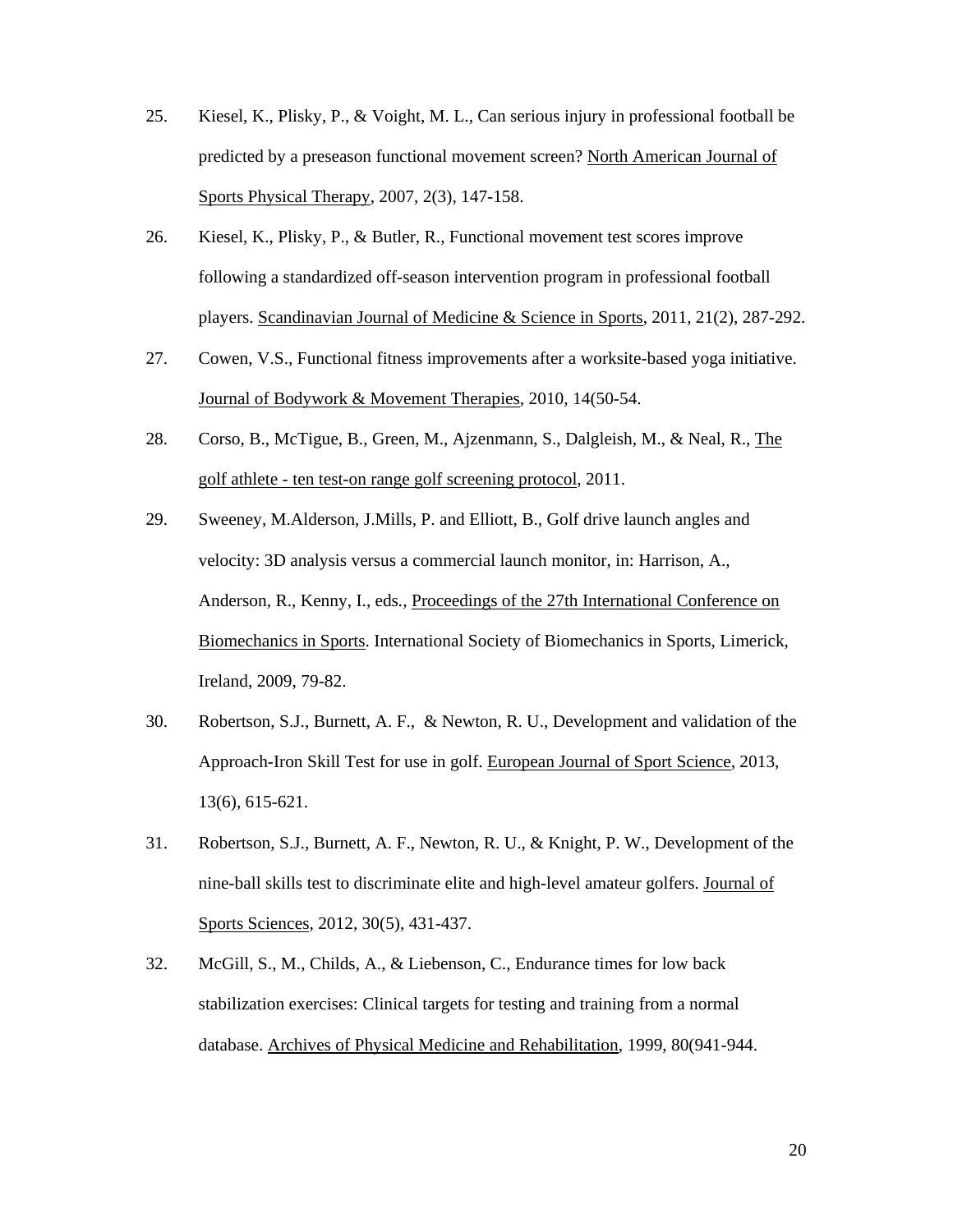33. Evans, K., Refshauge, K. M., Adams, R., & Aliprandi, L., Predictors of low back pain in young elite golfers: A preliminary study. Physical Therapy in Sport, 2005, 6(3), 122-130.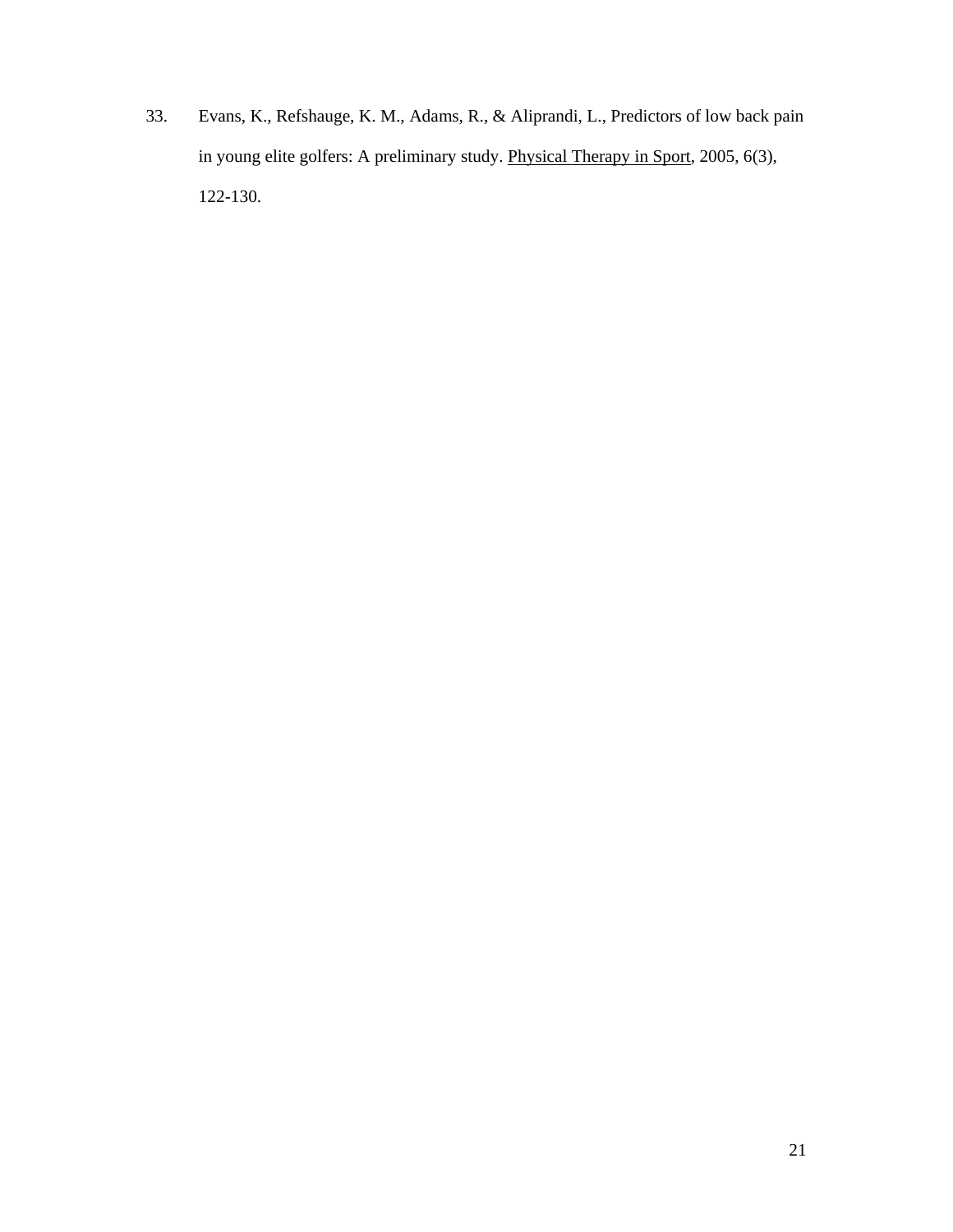# **Table 1: A Description of the Musculoskeletal Screening Tests**

| Musculoskeletal       |                                          |                                                                                           |
|-----------------------|------------------------------------------|-------------------------------------------------------------------------------------------|
| <b>Screening Test</b> | <b>Structures Assessment</b>             | <b>Protocol</b>                                                                           |
| Side bridge           | Challenges the muscles of the            | Participants laid on their side on the floor, with their forearm and feet supporting      |
|                       | anterolateral chest wall (lateral trunk  | their weight. The elbow joint of the support arm flexed at $90^\circ$ , with the opposite |
|                       | flexors), the quadratus lumborum,        | arm placed across their chest and legs extended. Participants then elevated their         |
|                       | external and internal obliques.          | hips and kept a straight line with their whole body for maximum time, as assessed         |
|                       |                                          | by a stopwatch $[32, 33]$ .                                                               |
| Front plank           | Challenges the muscles of the anterior   | Participants were prone, placing their hands and elbows in front of them on the           |
|                       | abdominal muscles.                       | ground. Participants had to elevate their bodies to start the test, using their hands     |
|                       |                                          | and toes as pivots whilst maintaining a straight, neutral body position where time        |
|                       |                                          | taken was in seconds and participants were encouraged to maintain this for as long        |
|                       |                                          | as possible.                                                                              |
| Combined              | Global measure of the flexibility of the | Participants were prone on the floor, arms extended out in front of them with hands       |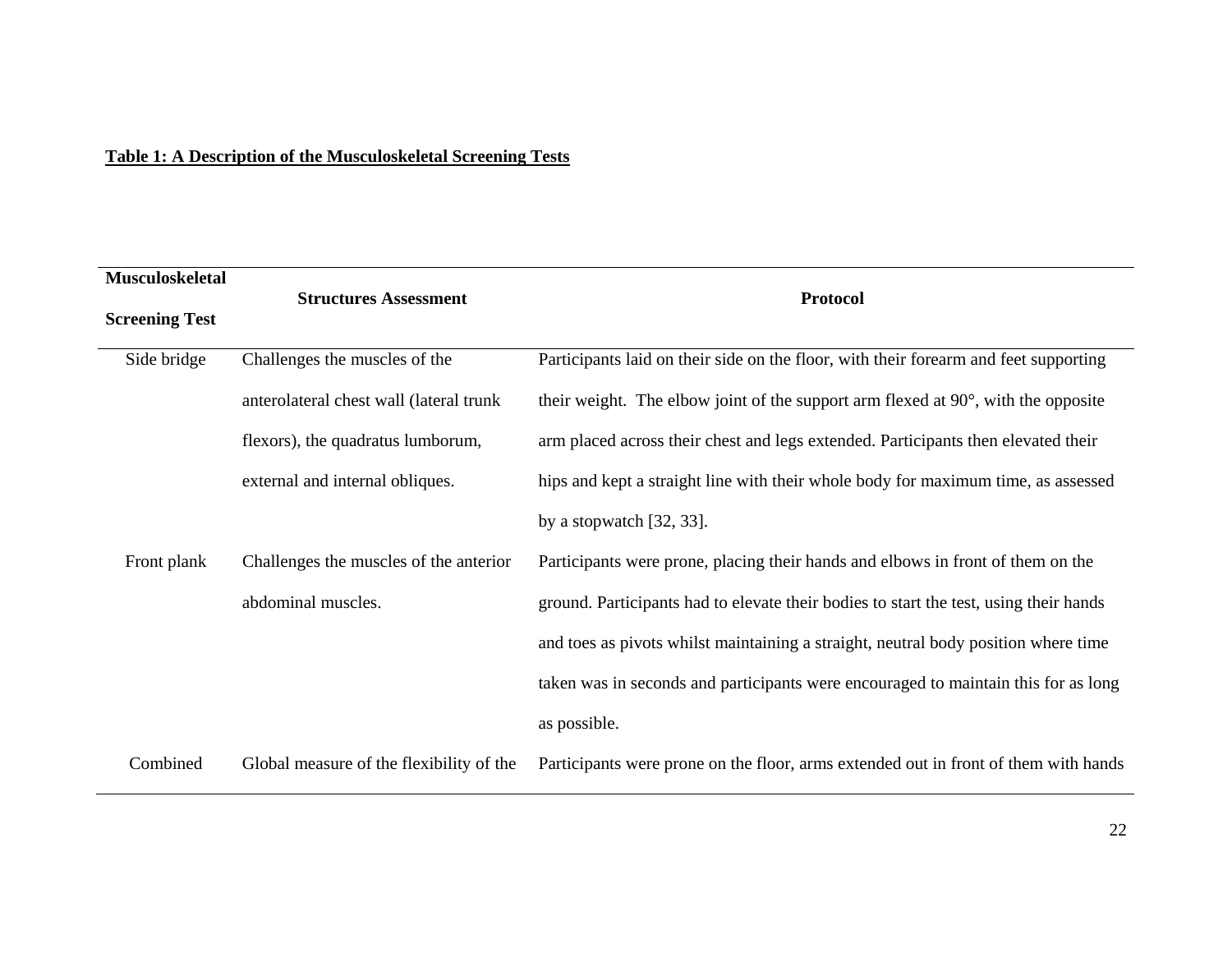| elevation    | upper back and thoracic spine           | pointing forward, palms facing down and thumbs touching. Participants kept their          |  |  |
|--------------|-----------------------------------------|-------------------------------------------------------------------------------------------|--|--|
| (thoracic    |                                         | chins on the floor, looking up at their thumbs with their chest, hips and feet kept on    |  |  |
| extension)   |                                         | the floor during the test. They had to then lift up their arms slowly and as far as       |  |  |
|              |                                         | possible whilst keeping thumbs touching. The vertical distance from their hands to        |  |  |
|              |                                         | the floor was taken with a tape measure.                                                  |  |  |
| Hip Internal | Global measure of hip internal rotation | Participants were supine on a plinth, a belt was around their hips at the anterior        |  |  |
| Rotation     | movement                                | superior iliac spine to stabilise their pelvis. The non-test leg was kept straight and    |  |  |
|              |                                         | the stretching leg was in 90° hip flexion. The assessor inwardly rotated the knee         |  |  |
|              |                                         | which outwardly rotated the foot until resistance. The stationary arm of the              |  |  |
|              |                                         | goniometer was in line with trunk and the movable arm in line with tibia. The COR         |  |  |
|              |                                         | was at the central patella tendon/inferior pole (central knee joint). This was            |  |  |
|              |                                         | repeated on the other leg.                                                                |  |  |
| Hip External | Global measure of hip external rotation | Participants were supine on a plinth, a belt was placed around their hips at the          |  |  |
| Rotation     | movement                                | anterior superior iliac spine to stabilise their pelvis. With one leg straight, the other |  |  |
|              |                                         | leg was at 90 degrees hip flexion. Their foot was outwardly rotated which inwardly        |  |  |
|              |                                         | rotated the hip until resistance. The stationary arm of the goniometer was in line        |  |  |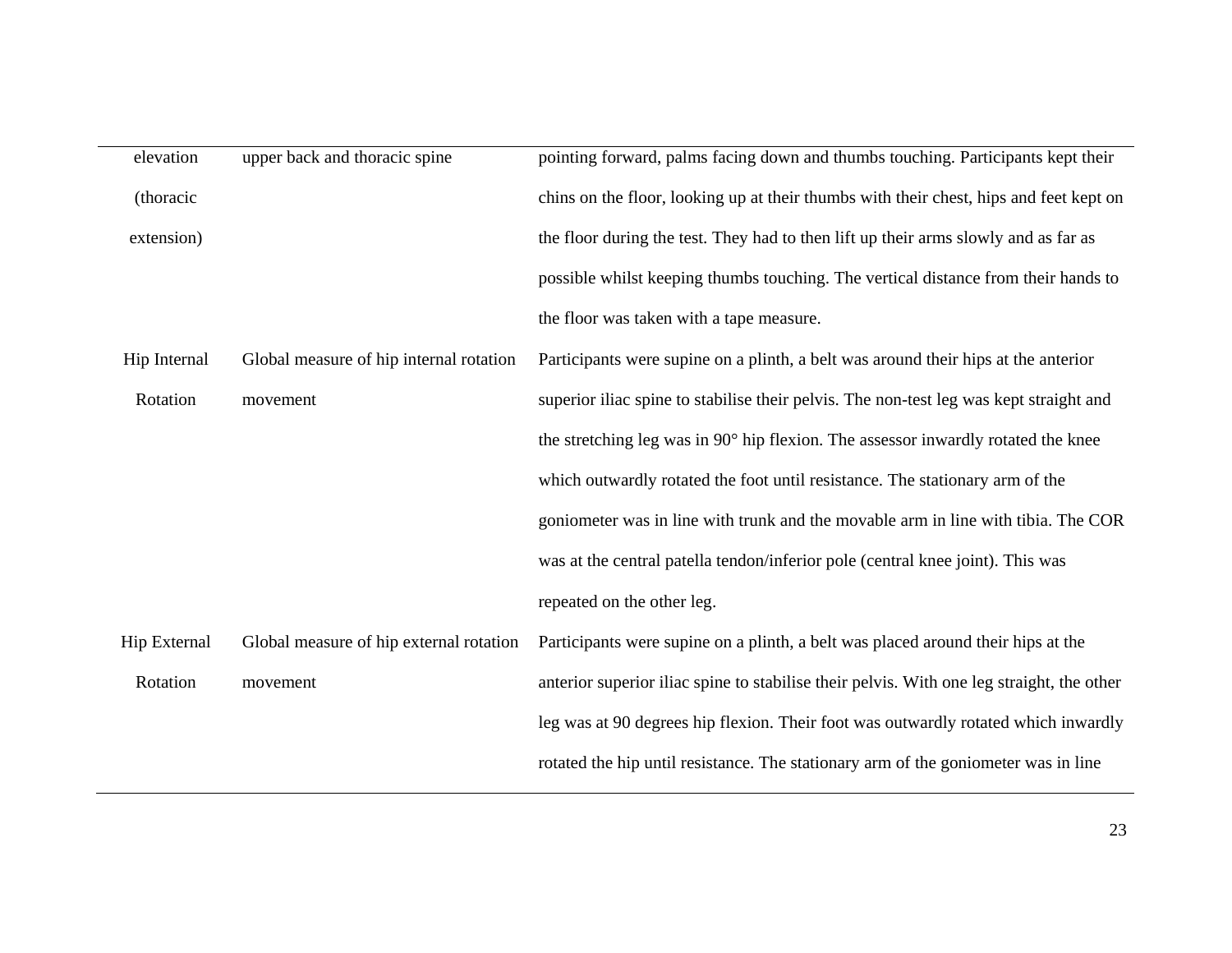|                |                                          | with trunk and the movable arm in line with tibia. The COR was at central patella     |  |  |
|----------------|------------------------------------------|---------------------------------------------------------------------------------------|--|--|
|                |                                          | tendon/inferior pole (central knee joint). This was then repeated on the other leg.   |  |  |
| Straight Leg   | Global measure of the flexibility of the | Participants were supine on a plinth with hands by their sides. One instructor lifted |  |  |
| Raise          | hamstring muscle group                   | the test leg extended into hip flexion, keeping the knee extended until resistance    |  |  |
|                |                                          | was felt or pain initiated. The opposite leg and pelvis was kept straight by another  |  |  |
|                |                                          | instructor. An inclinometer was placed on the anterior part of the tibia, measuring   |  |  |
|                |                                          | the degrees of flexibility.                                                           |  |  |
| Thoracic       | Global measure of the flexibility of the | Participants sat upright in a chair. A golf club was placed behind their backs for    |  |  |
| Rotation       | cervical & thoracic spine                | them to cradle the club in their elbows and maintaining club-spine contact.           |  |  |
|                |                                          | Participants kept knees, feet and hips facing forward. Participants rotated to one    |  |  |
|                |                                          | side as far as possible until club-spine contact was no longer maintained. A          |  |  |
|                |                                          | goniometer measured degrees of rotation by placing the stationary arm above the       |  |  |
|                |                                          | participants head with the moving arm in line with the leading shoulders direction    |  |  |
|                |                                          | and shaft direction. This was repeated on the other side.                             |  |  |
| Overhead squat | Global measure of upper back, hip and    | Participants stood feet shoulder width apart, and were instructed to squat down       |  |  |
|                | ankle mobility                           | until thighs were parallel to the floor. They had to keep the golf club above their   |  |  |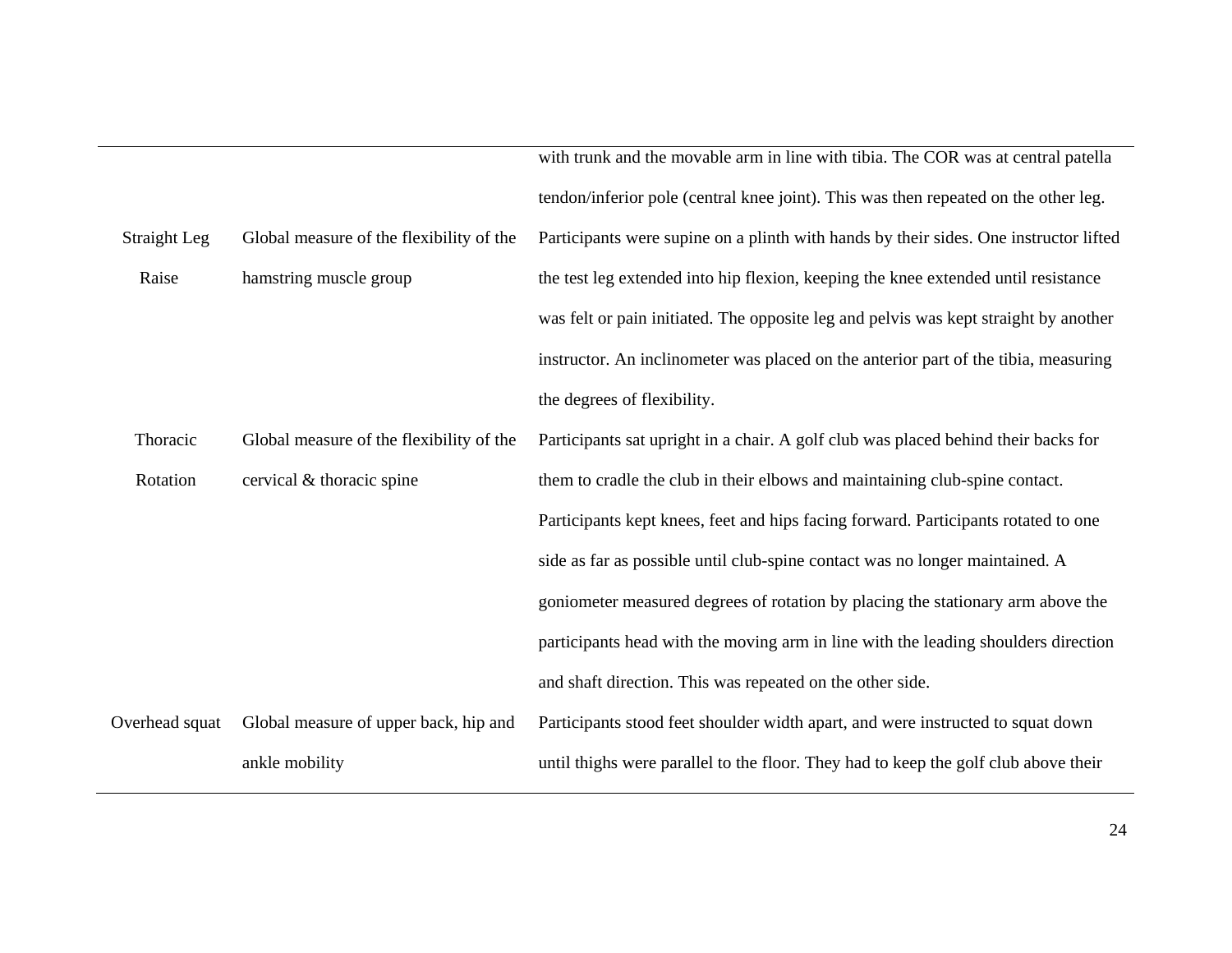|                  |                                        | head. Scoring was done with a 1, cannot get thighs to parallel with arms across           |
|------------------|----------------------------------------|-------------------------------------------------------------------------------------------|
|                  |                                        | chest, to 5, squat with thighs parallel and arms extended above head, scale               |
| Single leg       | Global measure of hip strength and     | Participants were instructed to lie supine on the floor, place feet apart, and lift their |
| bridging lift    | weight transference                    | hips off the ground whilst extending one leg and holding it for 10 seconds.               |
|                  |                                        | Participants were scored on a $1 - 5$ scale, with 1 being the inability to straighten the |
|                  |                                        | leg and 5 is a steady 10 second hold with no cramping in the hamstring muscles            |
| Single leg squat | Global measure of hip $&$ trunk muscle | Participants folded their arms across their chest, stood on one leg with the other leg    |
|                  | strength                               | out in front. Participants were encouraged to do 6 controlled squats whilst aiming        |
|                  |                                        | to reach $90^\circ$ knee flexion. A scoring system of 1, significant dropping of hips,    |
|                  |                                        | knees and losing balance, to 5, performed squat with good control to 90 degrees           |
|                  |                                        | knee flexion, was used                                                                    |
|                  |                                        |                                                                                           |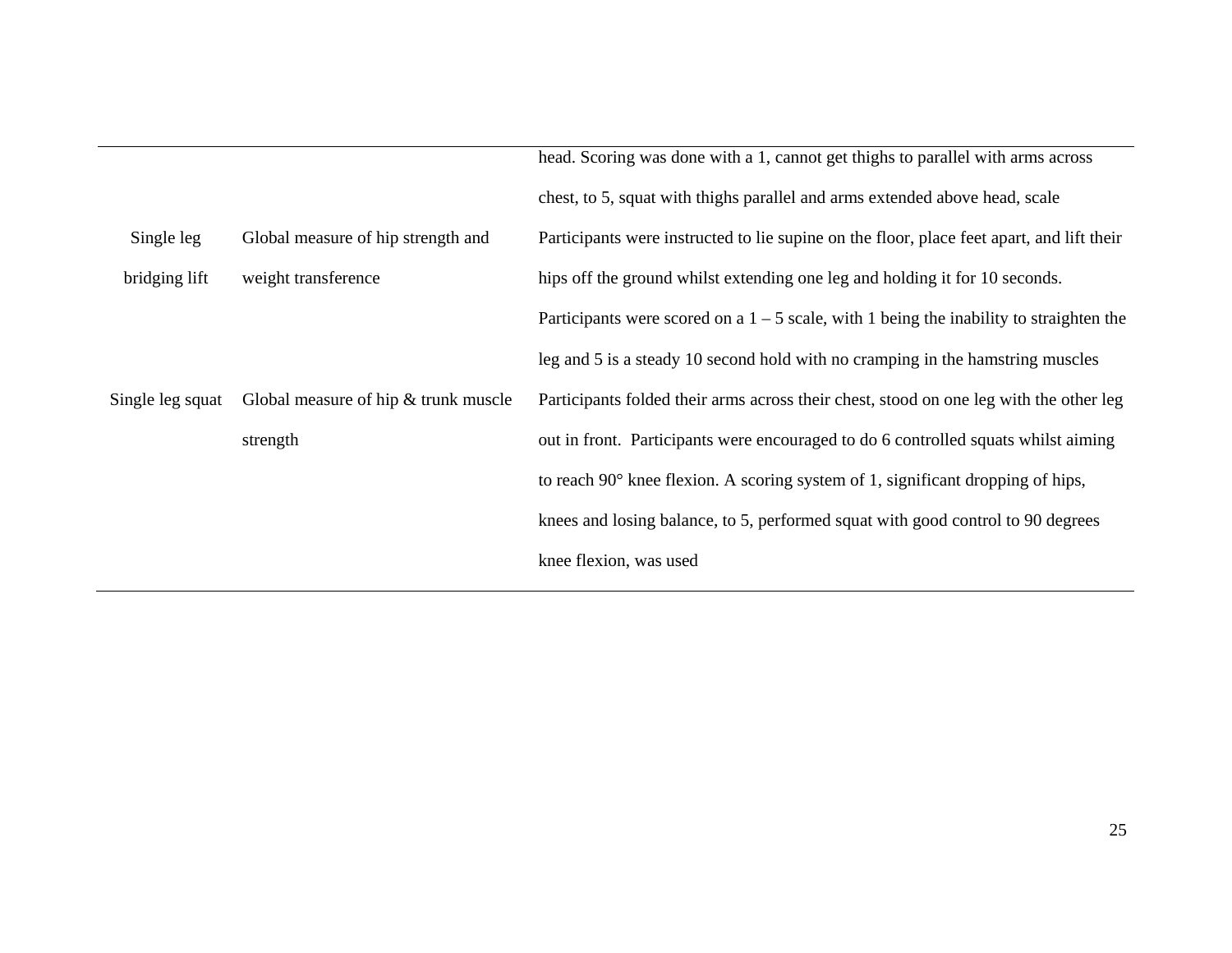# **Table 2: Definitions of multiple golf performance variables as measured by the**

# **TrackMan Pro**.

| Golf performance variables | <b>Definitions</b>                                                |  |
|----------------------------|-------------------------------------------------------------------|--|
| Club head speed (CHS)      | The speed at which the club head is moving before impact          |  |
| <b>Ball Speed</b>          | The speed of the ball after impact is made                        |  |
| Carry Distance ("flat")    | The distance the ball travels through the air                     |  |
| Carry Side (accuracy)      | The measurement of where the ball lands in relation to the target |  |
|                            | line, either left or right of it.                                 |  |
| Smash Factor               | The ball speed divided by the club speed                          |  |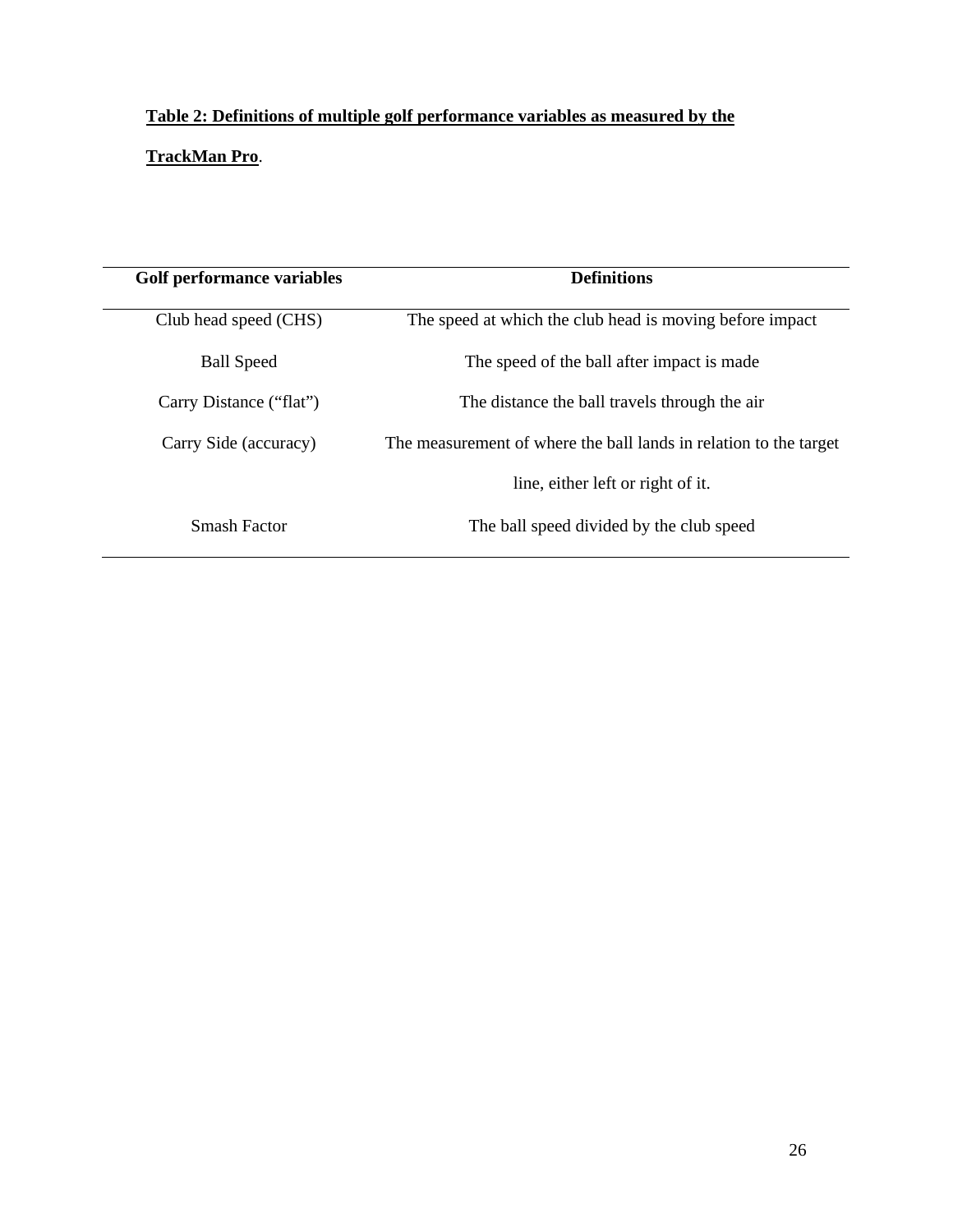| Table 3: A List of Exercises Implemented in the Seven-Week Exercise Program. |
|------------------------------------------------------------------------------|
|------------------------------------------------------------------------------|

 $\overline{a}$ 

|                   |                               |              |             | <b>Rest between</b> |
|-------------------|-------------------------------|--------------|-------------|---------------------|
| <b>Body Part</b>  | <b>Exercises Progressions</b> | <b>Sets</b>  | <b>Reps</b> | sets                |
| Lower body        | Bodyweight lunge              |              |             |                     |
|                   | Bodyweight Lunges with twist  | 3            | $8 - 12$    | $45 - 60s$          |
|                   | Weighted Lunges with twist    |              |             |                     |
|                   | Hockey jumps                  |              |             |                     |
| <b>Upper push</b> | Bodyweight push ups on knees  |              |             |                     |
|                   | Bodyweight push ups           | 3            | $8 - 12$    | $45 - 60s$          |
|                   | Dumbbell push ups             |              |             |                     |
| Core              | Prone hold                    |              | 45 sec.     |                     |
|                   |                               |              | $1$ min     |                     |
|                   | <b>Seated Russian twist</b>   | 3            | $10 - 15$   | $45 - 60s$          |
|                   | Barbell woodchop              |              | $10 - 15$   |                     |
| <b>Upper pull</b> | Prone 1-arm dumbbell rows     |              |             |                     |
|                   | Renegade row                  | 3            | $8 - 12$    | $45 - 60s$          |
| <b>Sprints</b>    | Resisted band sprints         |              | 5           | walk back to        |
|                   |                               | $\mathbf{1}$ |             | start               |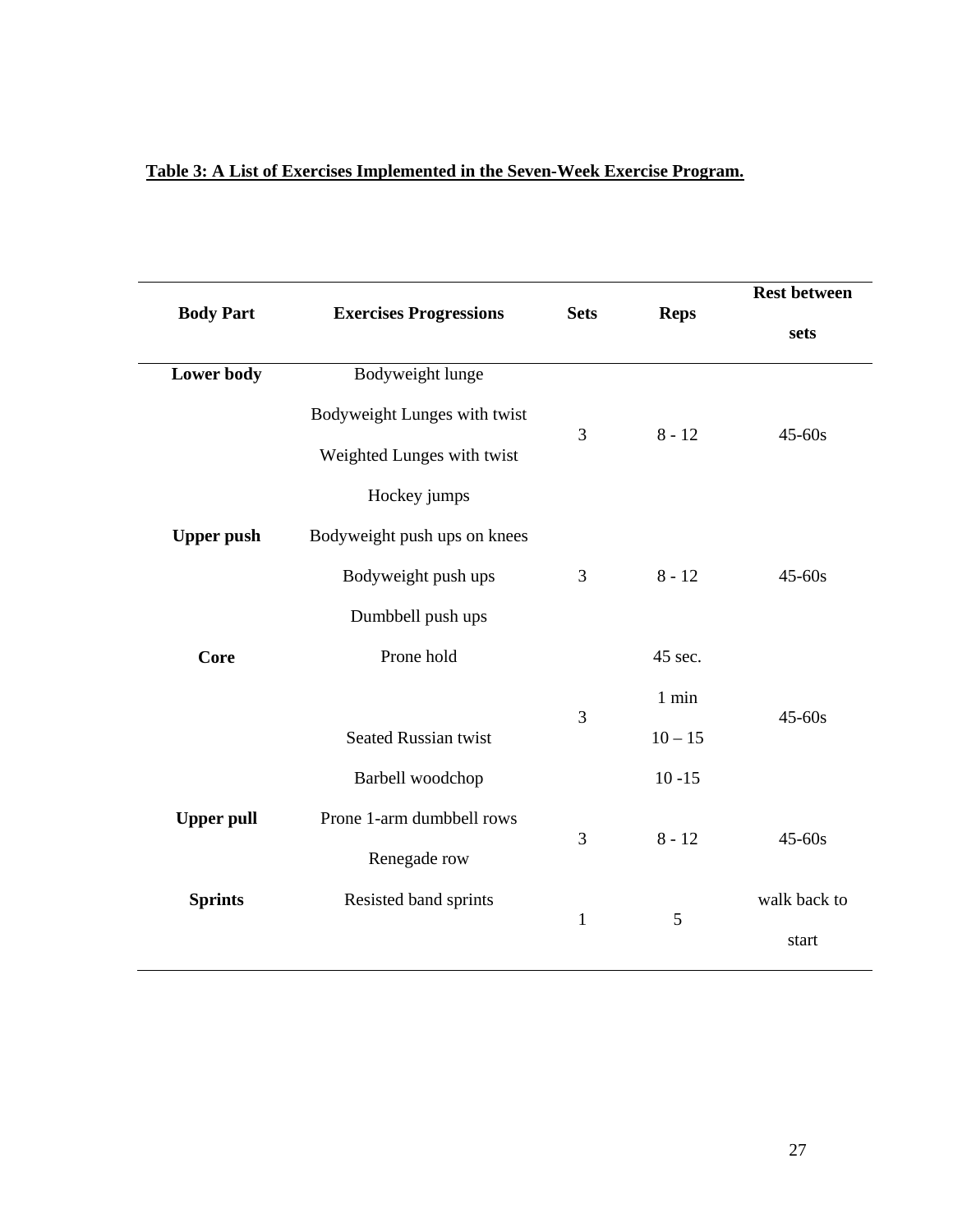# **Table 4. Changes in Musculoskeletal Screening Test Scores after the Seven Week**

# **Training Program**

|                                 |       | <b>Baseline</b> | Post           |             |  |
|---------------------------------|-------|-----------------|----------------|-------------|--|
| <b>Outcome</b>                  |       | $mean \pm SD$   | $mean \pm SD$  | p - value   |  |
| Side bridge (sec)               | Right | $75 \pm 34.8$   | $87 \pm 34.7$  | 0.146       |  |
|                                 | Left  | $75 \pm 30.9$   | $93 \pm 39.6$  | 0.065       |  |
| Bridging leg lift $(1-5)$       | Right | $4.6 \pm 0.7$   | $4.8 \pm 0.5$  | 0.570       |  |
|                                 | Left  | $4.5 \pm 0.7$   | $4.8 \pm 0.4$  | $0.024*$    |  |
| Straight leg raise (degrees)    | Right | $68 \pm 11.5$   | $69 \pm 12.7$  | 0.691       |  |
|                                 | Left  | $69 \pm 11.3$   | $70 \pm 11.9$  | 0.679       |  |
| Hip internal rotation (degrees) | Right | $27 \pm 10.2$   | $26 \pm 6.8$   | 0.625       |  |
|                                 | Left  | $28 \pm 9.1$    | $25 \pm 7.8$   | 0.224       |  |
| Hip external rotation (degrees) | Right | $40 \pm 10.2$   | $42 \pm 12.6$  | 0.553       |  |
|                                 | Left  | $39 \pm 10.8$   | $39 \pm 14.4$  | 0.796       |  |
| Combined elevation (cm)         |       | $8 \pm 6.7$     | $13 \pm 8.9$   | $0.013*$    |  |
|                                 | Right | $30 \pm 6.2$    | $37 \pm 7.4$   | $< 0.001**$ |  |
| Thoracic rotation (degrees)     | Left  | $31 \pm 7.5$    | $30 \pm 9.6$   | 0.860       |  |
| Overhead squat (1-5)            |       | $3.8 \pm 1.6$   | $4.2 \pm 1.2$  | 0.354       |  |
|                                 | Right | $2.4 \pm 0.7$   | $2.9 \pm 0.9$  | $0.012*$    |  |
| Single leg squat $(1-5)$        | Left  | $2.4 \pm 0.8$   | $3.1 \pm 0.8$  | $0.001*$    |  |
| Front plank (sec)               |       | $140 \pm 69.7$  | $152 \pm 79.6$ | 0.507       |  |

\* Statistical significance level at p < 0.05; \*\* Statistical significance level at p < 0.001.